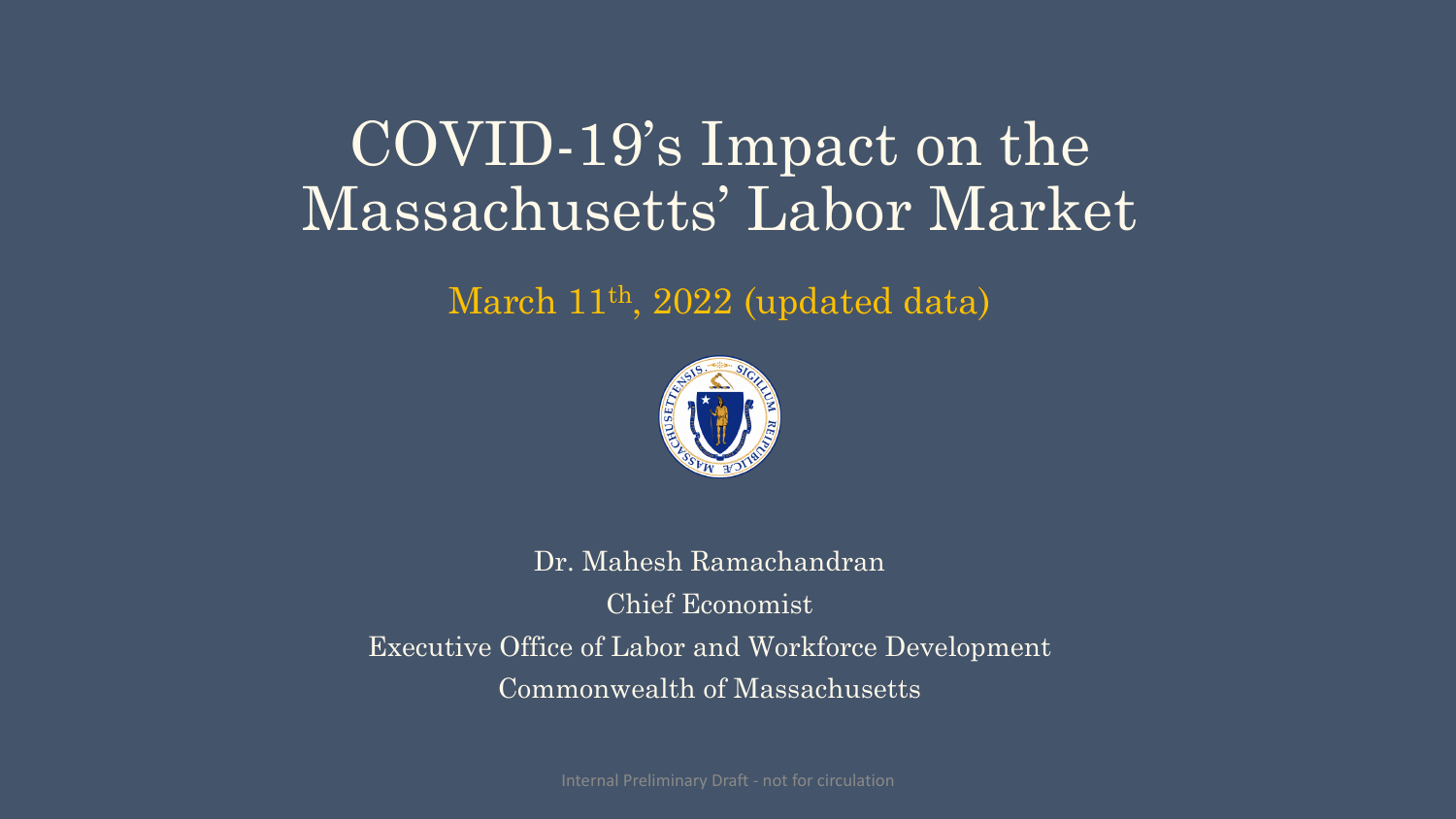# Main takeaways

- 1. Massachusetts economy is recovering recovery has been uneven across industries. The mismatch between skills demanded and skills available from displaced workers is a major roadblock to recovery.
- 2. Pandemic's economic impact is worse on Hispanics and Blacks converging Commonwealth's equity and economic issues to certain geographical hotspots in Massachusetts
- 3. Decline in college enrollment among Black and Hispanic students could lead to a generational setback and affects MA's labor force pipeline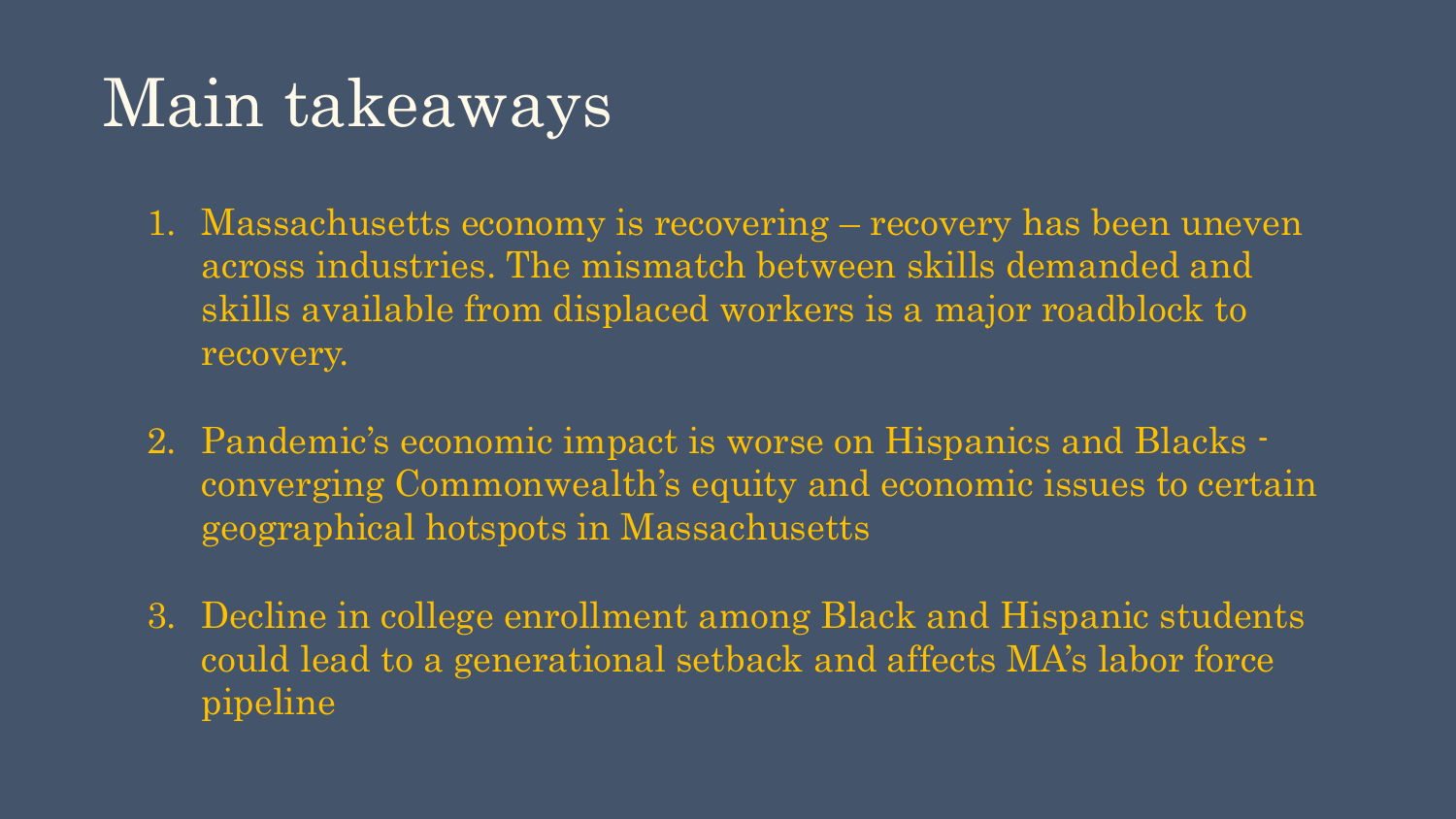Overview of Massachusetts' Labor Market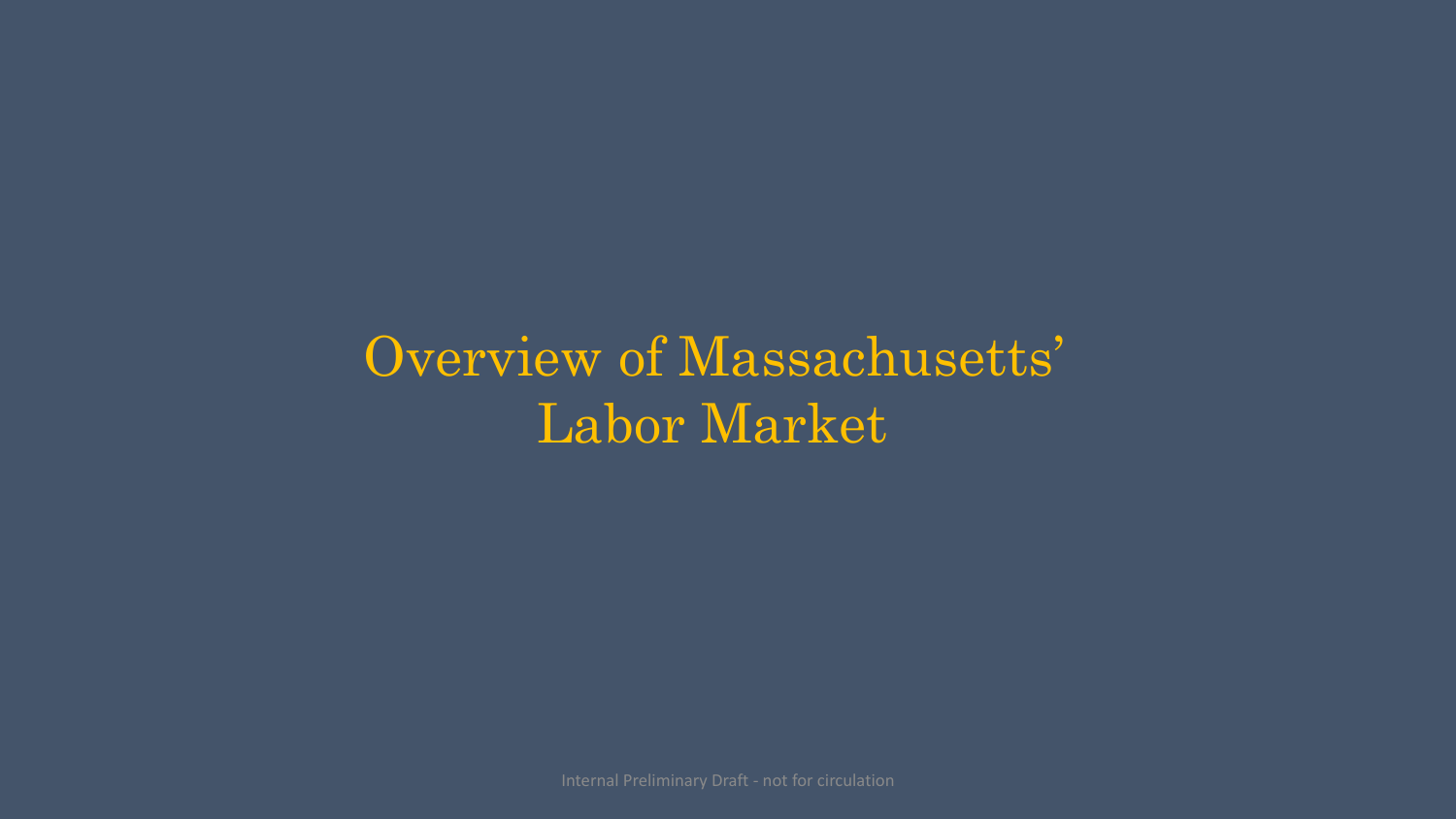# Unemployment Rate (January 2022)

UNEMPLOYMENT RATES: 01/2008 - 01/2022



Source: Bureau of Labor Statistics (BLS), Local Area Unemployment Statistics (LAUS)

# 180,400 Unemployed

The January labor force grew by 15,700 from 3,751,500 in December, as 9,400 more residents were employed, and 6,200 more residents were unemployed over the month.

The unemployment rate at 4.8 percent was up by 0.2 percentage points from the revised December estimate of 4.6 percent.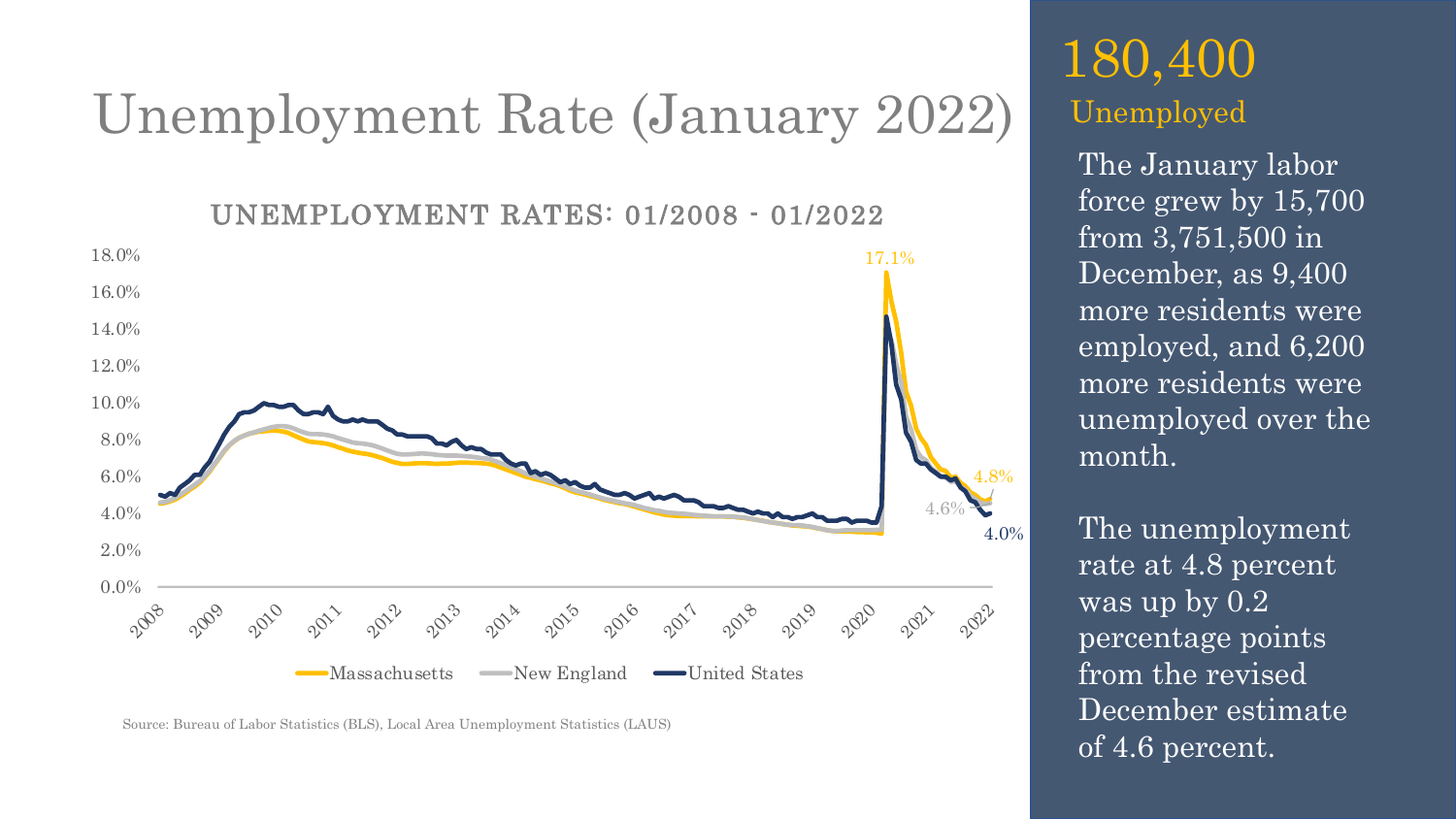# Trend in labor force

LABOR FORCE PARTICIPATION RATES: 01/2008 - 01/2022



Source: Bureau of Labor Statistics (BLS), Local Area Unemployment Statistics (LAUS)

- MA's labor force participation rate (LFPR) has been much more resilient than corresponding national and New England rate
- LFPR nationally increased by 0.3% since December 2021, New England increased by 0.2%, MA increased by 0.3%
- Jan 2010-Dec 2019 median LFPR is 65.7%, currently MA is over that median by 0.1%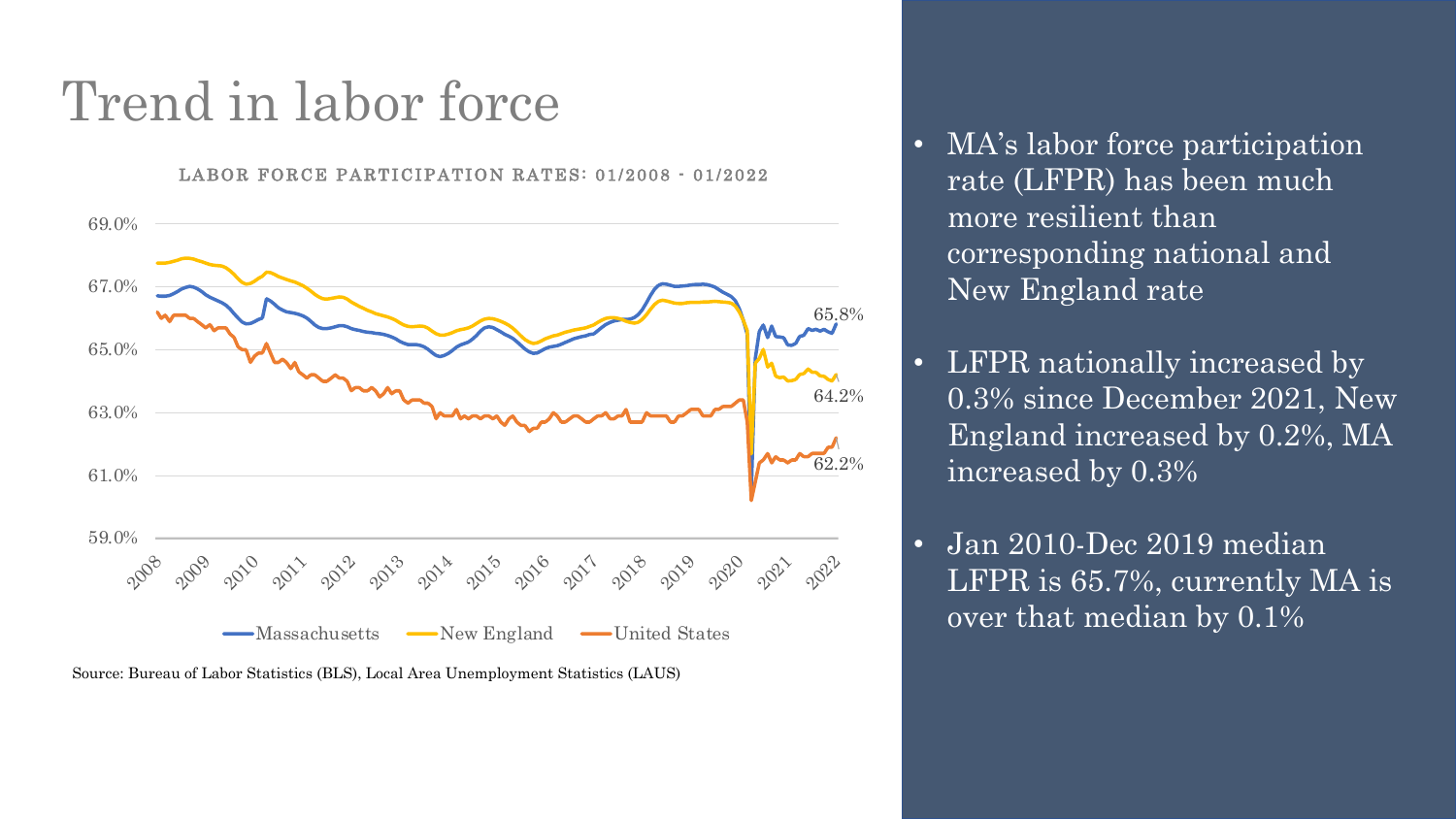# CPS – Population revised

4,800,000 4,900,000 5,000,000 5,100,000 5,200,000 5,300,000 5,400,000 5,500,000 5,600,000 5,700,000 5,800,000 Jan-01 Aug-01 Mar-02 Oct-02 May-03 Dec-03 Jul-04 Feb-05 Sep-05 Apr-06 Nov-06 Jun-07 Jan-08 Aug-08 Mar-09 Oct-09 May-10 Dec-10 Jul-11 Feb-12 Sep-12 Apr-13 Nov-13 Jun-14 Jan-15 Aug-15 Mar-16 Oct-16 May-17 Dec-17 Jul-18 Feb-19 Sep-19 Apr-20 Nov-20 Jun-21 Jan-22 CPS POPULATION 2001- 2022

- During the annual processing following 2010's decennial census, April 2010 CPS population was revised downward by 44,801
- The most recent annual processing, retrospectively, revised from January 2017 the CPS population upward by 68,721
- Compared to Feb 2020, CPS population is down by 18,892 or 0.33%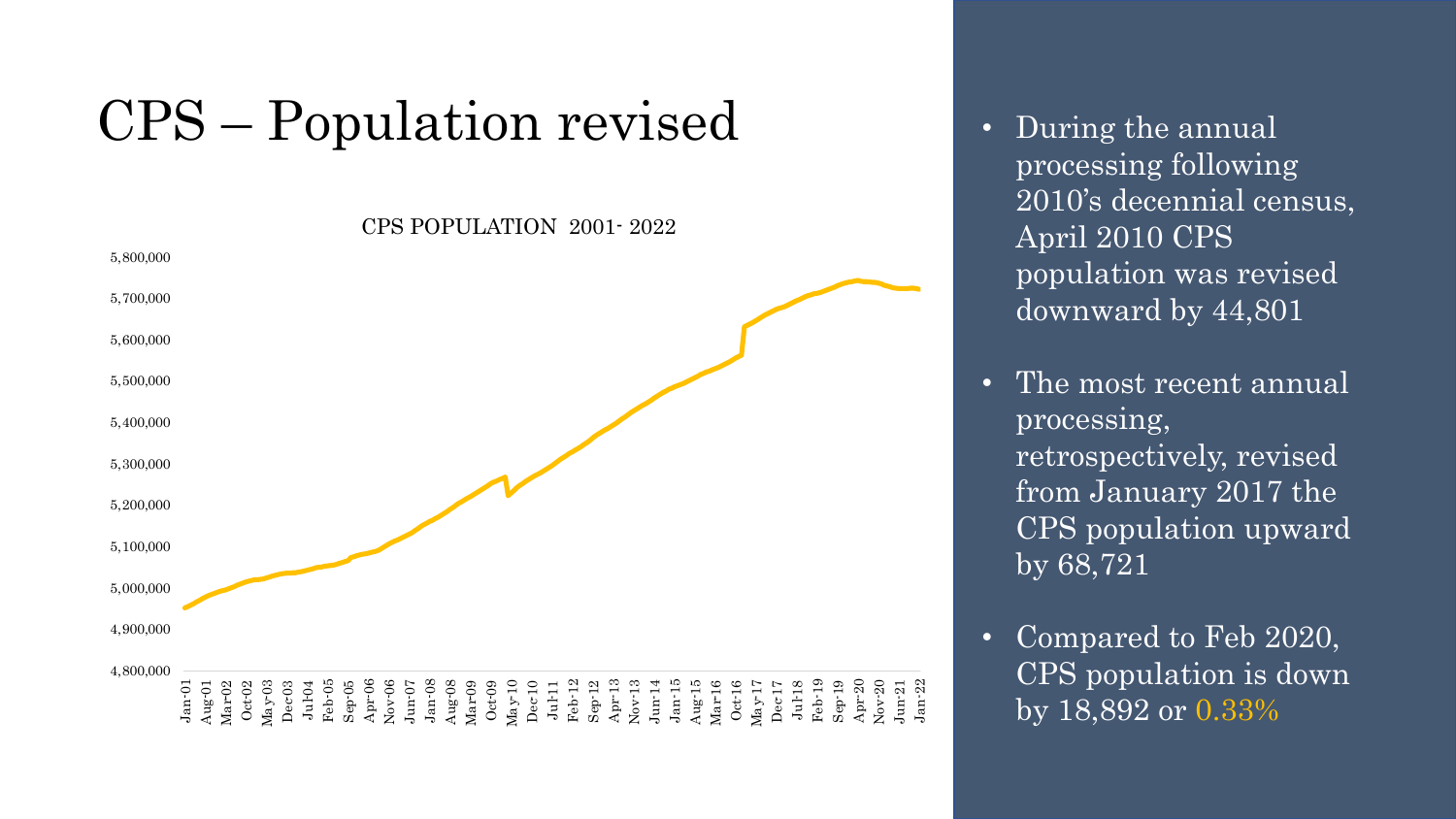# CPS – Population revised

CPS POPULATION 2001-2022

4,800,000 4,900,000 5,000,000 5,100,000 5,200,000 5,300,000 5,400,000 5,500,000 5,600,000 5,700,000 5,800,000 Jan:01<br>Nov-01<br>Sep-02<br>May-04<br>Mar-05<br>May-09<br>Mar-11<br>Mar-11<br>Mar-11<br>Mar-14<br>Mar-16<br>Mar-10<br>Mar-21<br>Mar-21<br>Mar-21<br>Mar-20<br>Mar-20

#### Are workers leaving MA?

No, in addition to loss from COVID-19 related deaths, the CPS population includes civilian non-institutional population who are citizens of foreign countries

Foreign students declined by 34K between 2019 and 2020

H1B workers increased by 4k

2k decrease in OPT workers

J-1 visa holders declined by 17k (Decline of 2.5k childcare workers in J1 visa)

H2B visa workers declined by 3.5k

Decline in foreign students and workers is mostly selfcorrecting.

Where remote work is feasible, we might see a decline in foreign workers. But MA's biotech (remote work not possible) sector is growing strongly. MA's universities remain world renowned.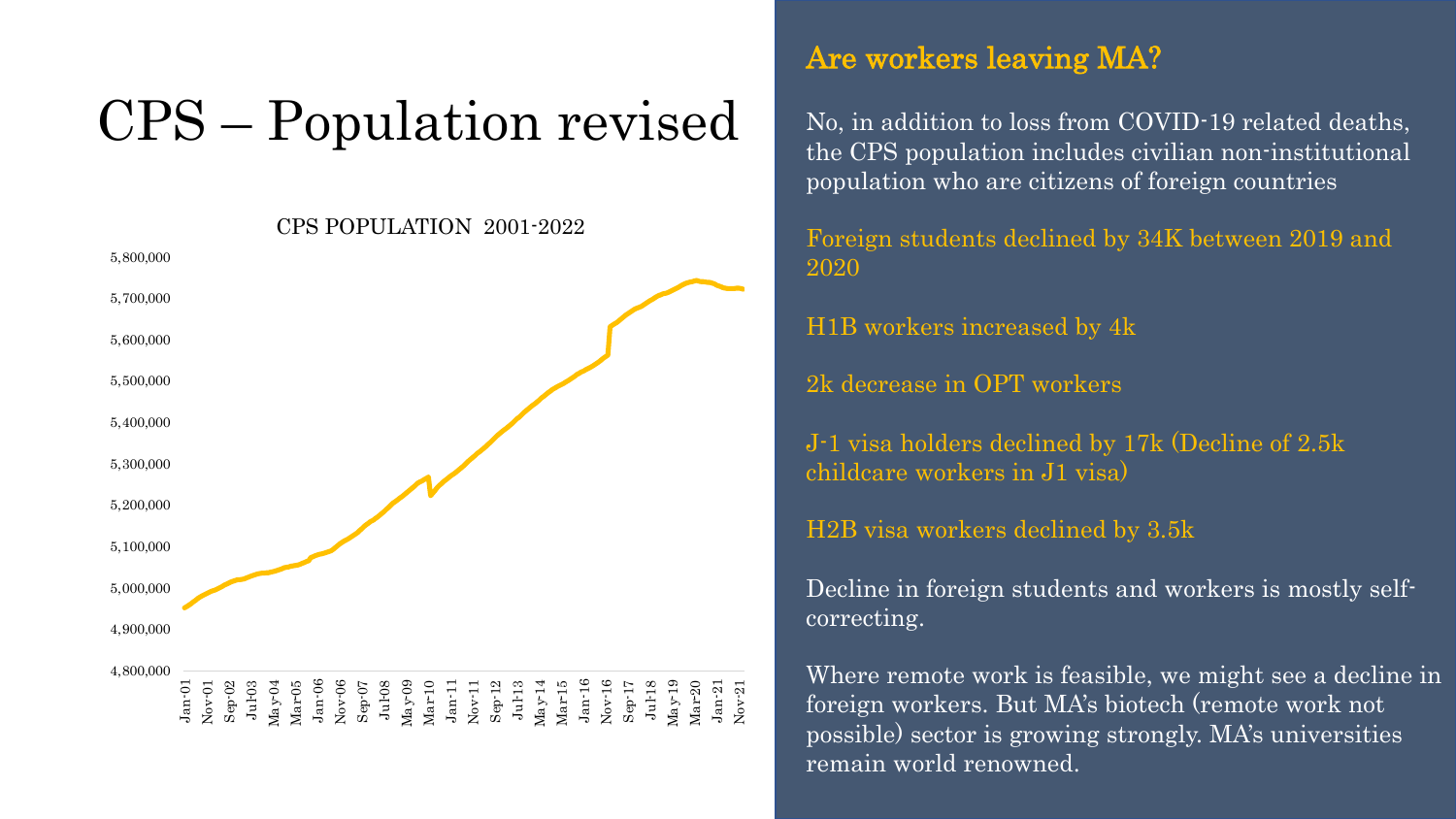#### Total non-farm jobs (seasonally adjusted)



Source: CES

Over the month, MA added 10,600 jobs (9,800 private) in Jan 2022 (preliminary)

December's revised gain is 14,500. (Preliminary published was a 20,100 gain)

Massachusetts still needs to add 131,100 jobs to its economy in order to surpass its pre-pandemic high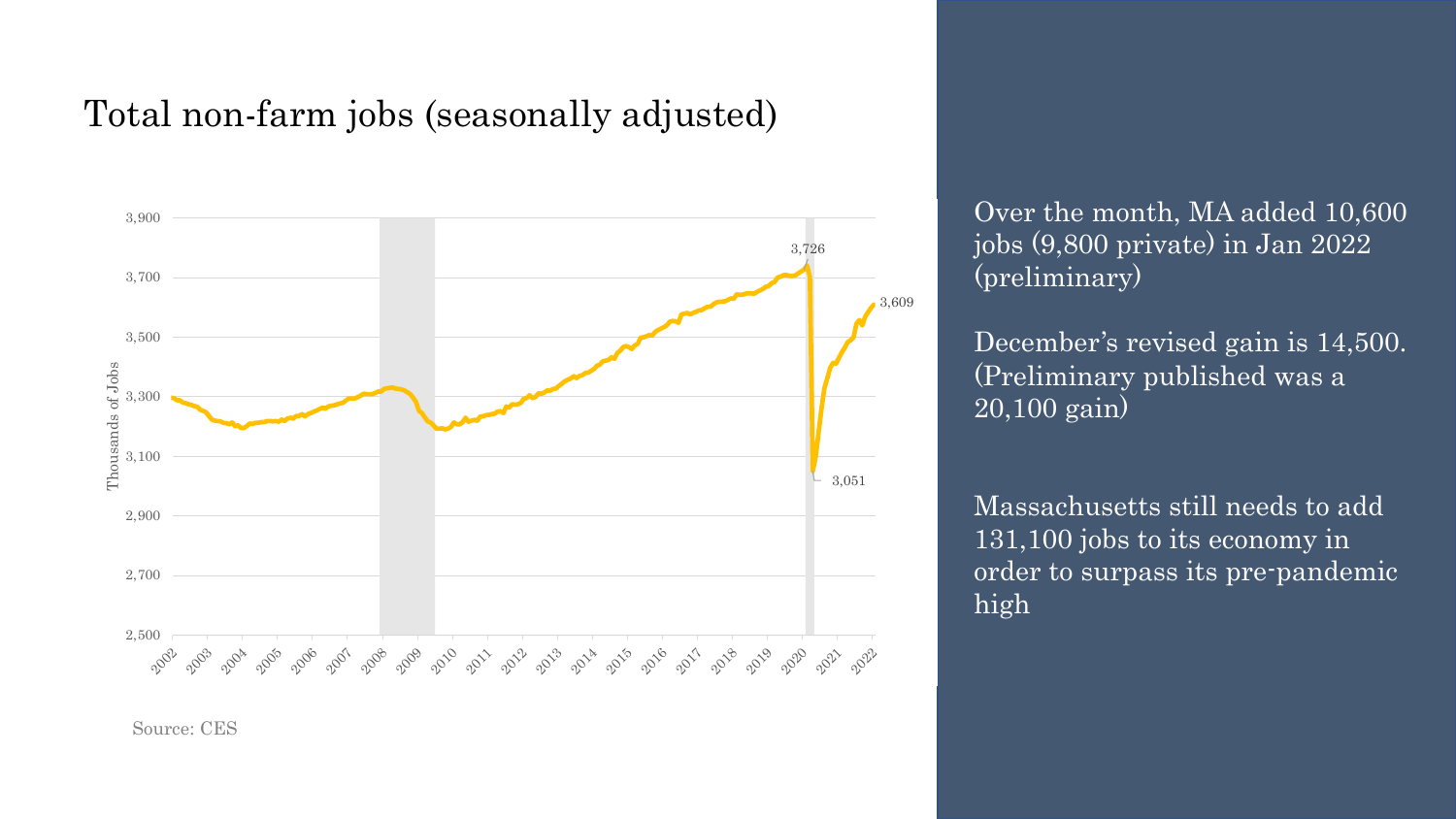# **COVID19 Effects** (February 2020 to January 2022)



- Approximately 81% of total nonfarm jobs have been recovered from the pandemic
- Leisure and Hospitality still faces a net loss of 53,400 jobs since February 2020 (45,400 in Food and Accommodation)
- The sectors that have fully recovered job losses from the pandemic include Construction (+4,100) and Professional, Scientific, and Business Services  $(+14,700)$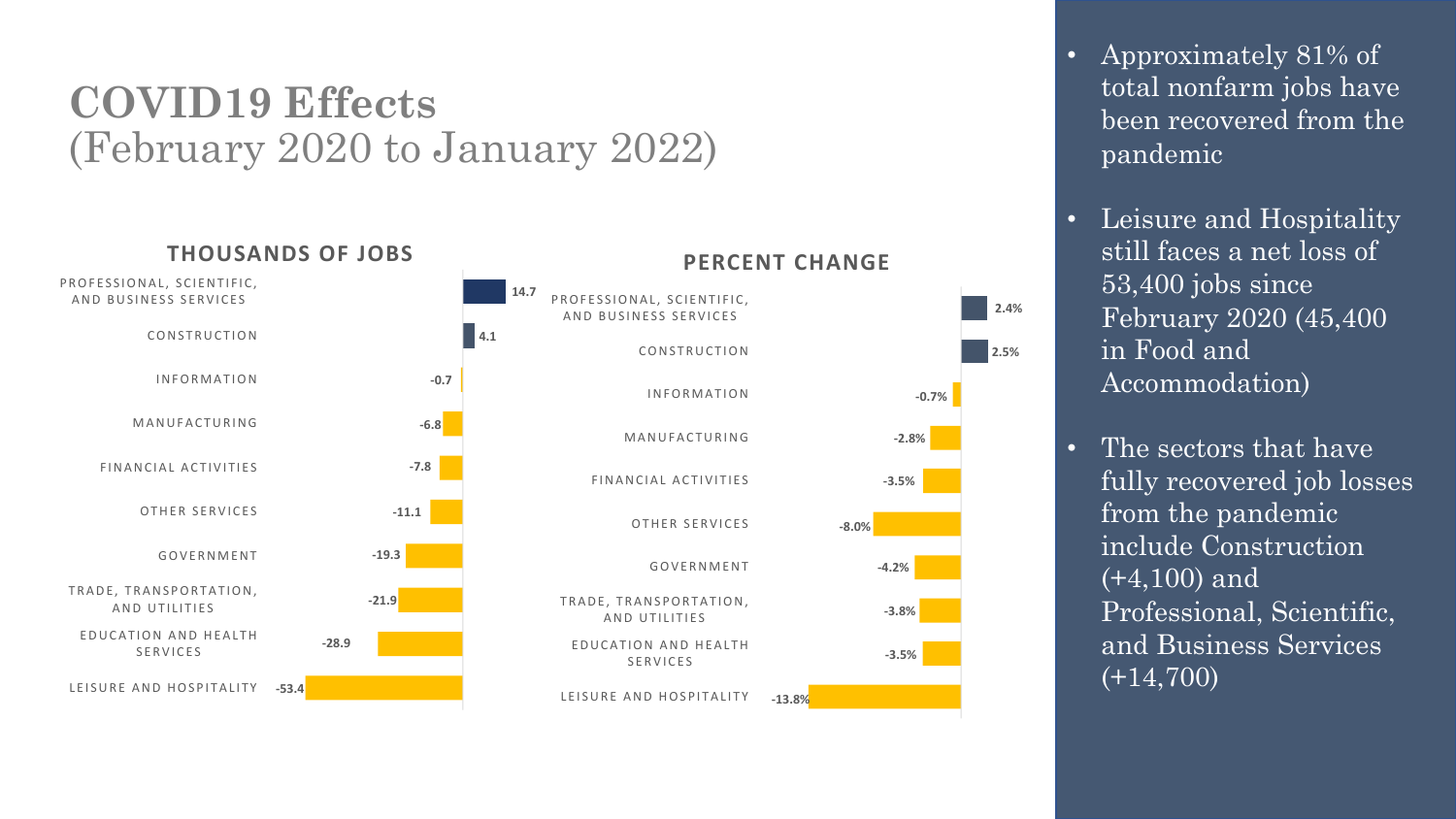#### Labor Demand by Occupation, Not Seasonally Adjusted (Feb - 2022)



#### Mismatch

- New postings are led by Management, Healthcare, Office Support, and Computer and Mathematical occupations, while most of the affected workers are in Leisure and Hospitality, particularly in Restaurant industry, as well as Education and Health Services.
- The churn among predominantly white-collar professions, a gradual and bumpy growth in labor demand across most major industries other than Retail, and an anemic labor demand in food and accommodation industry, contributes to higher job postings and sustained unemployment in Massachusetts.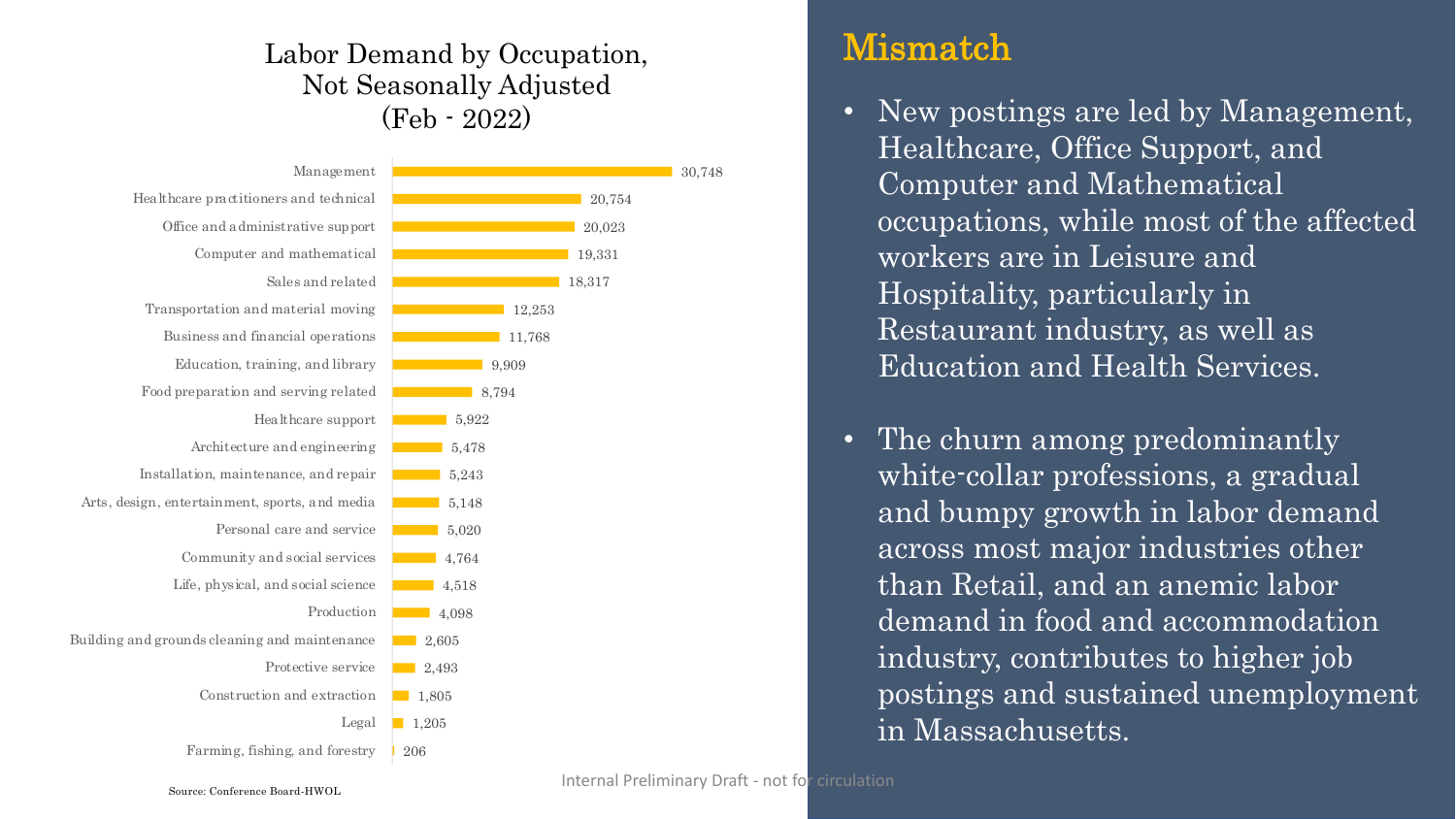Impact on Demographic Groups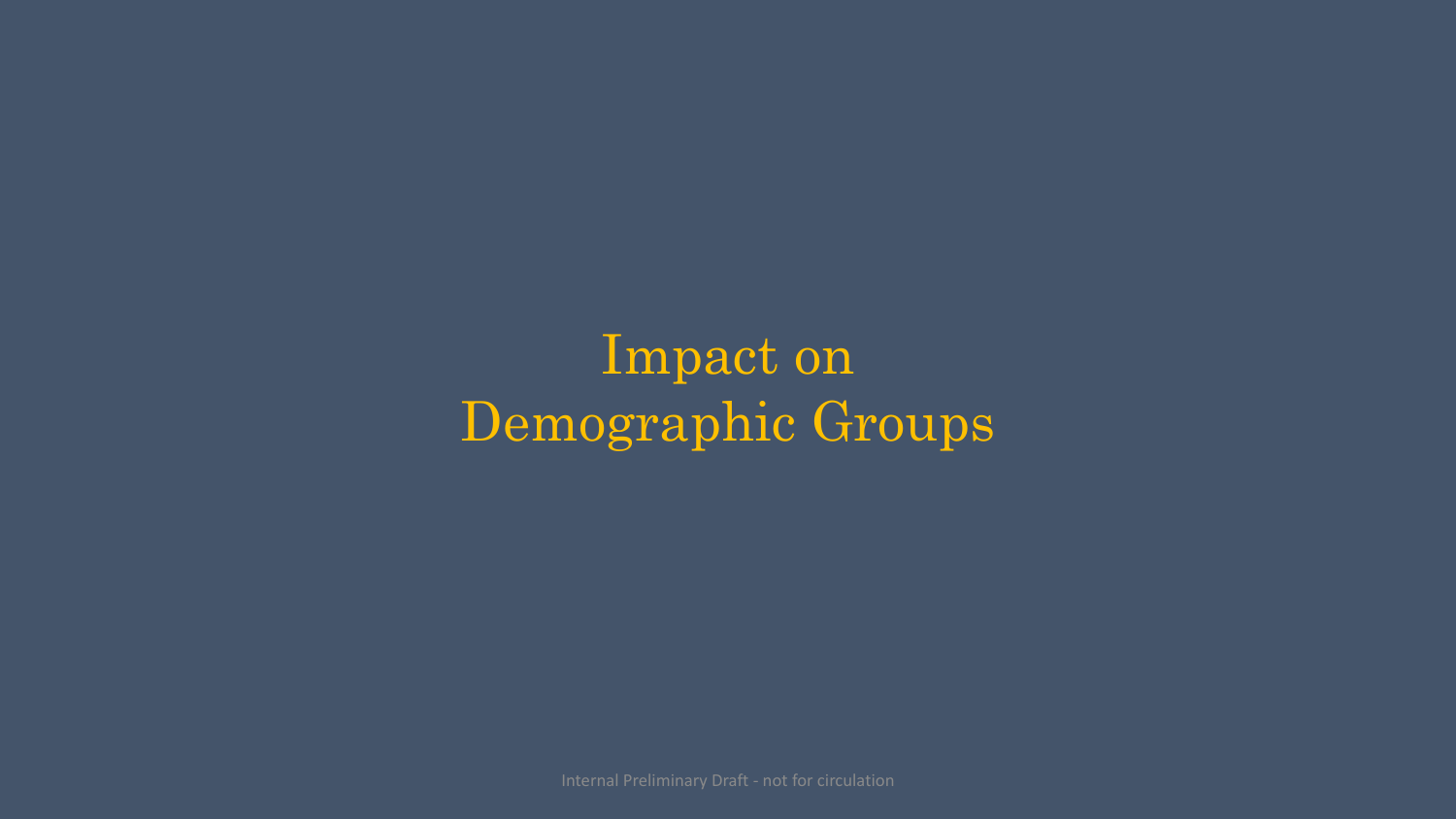## Industry share of Hispanics/Latinos



Source: Burning Glass

20.20%

- Median salary in Accommodation and Food services is \$27,872
- Admin and support and waste management \$31,719
- Transportation and warehousing \$41,748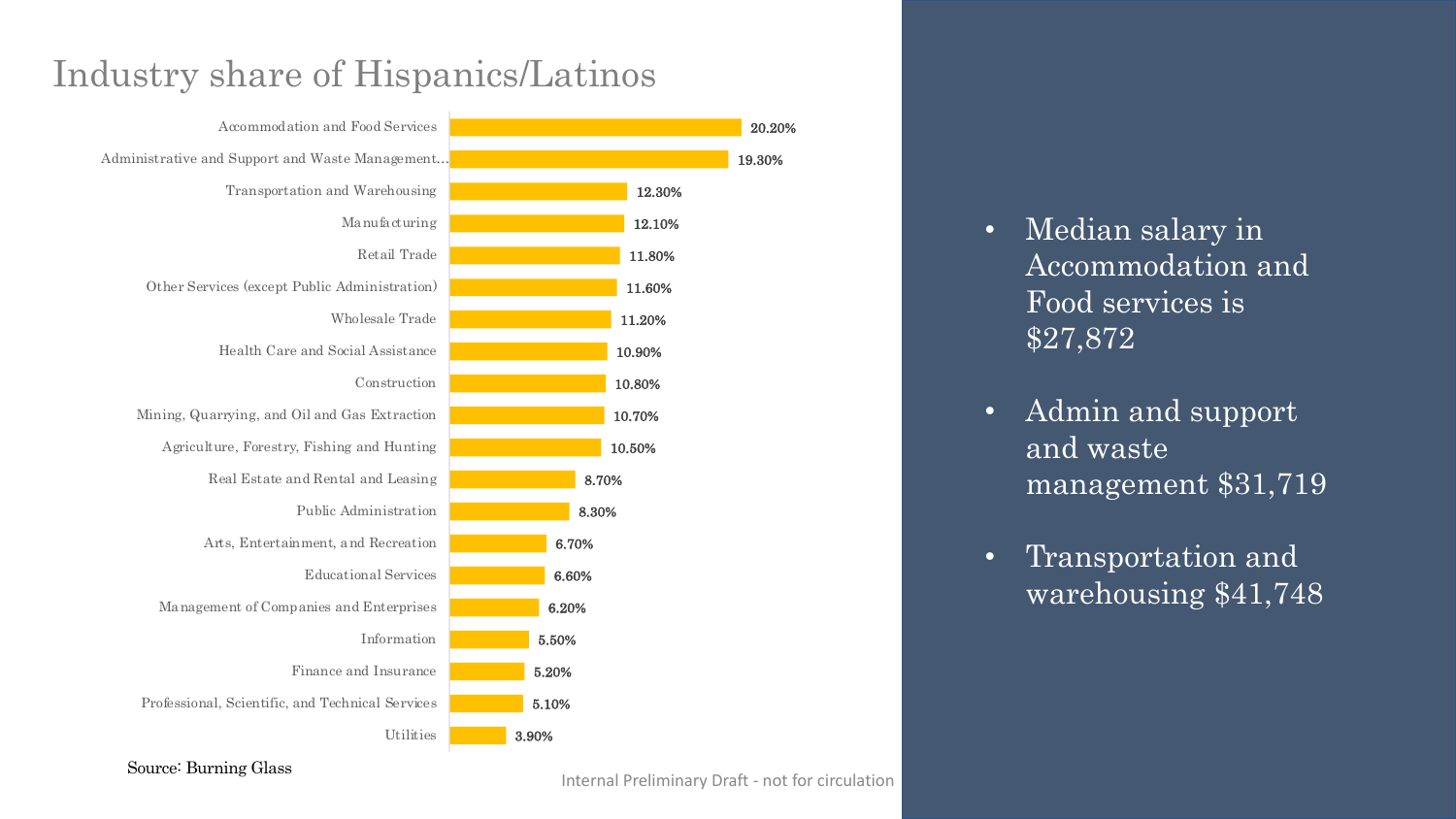## Industry share of Black/African Americans



Among the top 3 occupations the median salary is

Transportation and warehousing \$41,748

Health Care and Social Assistance \$45,288

Public administration is \$77,172

Source: Burning Glass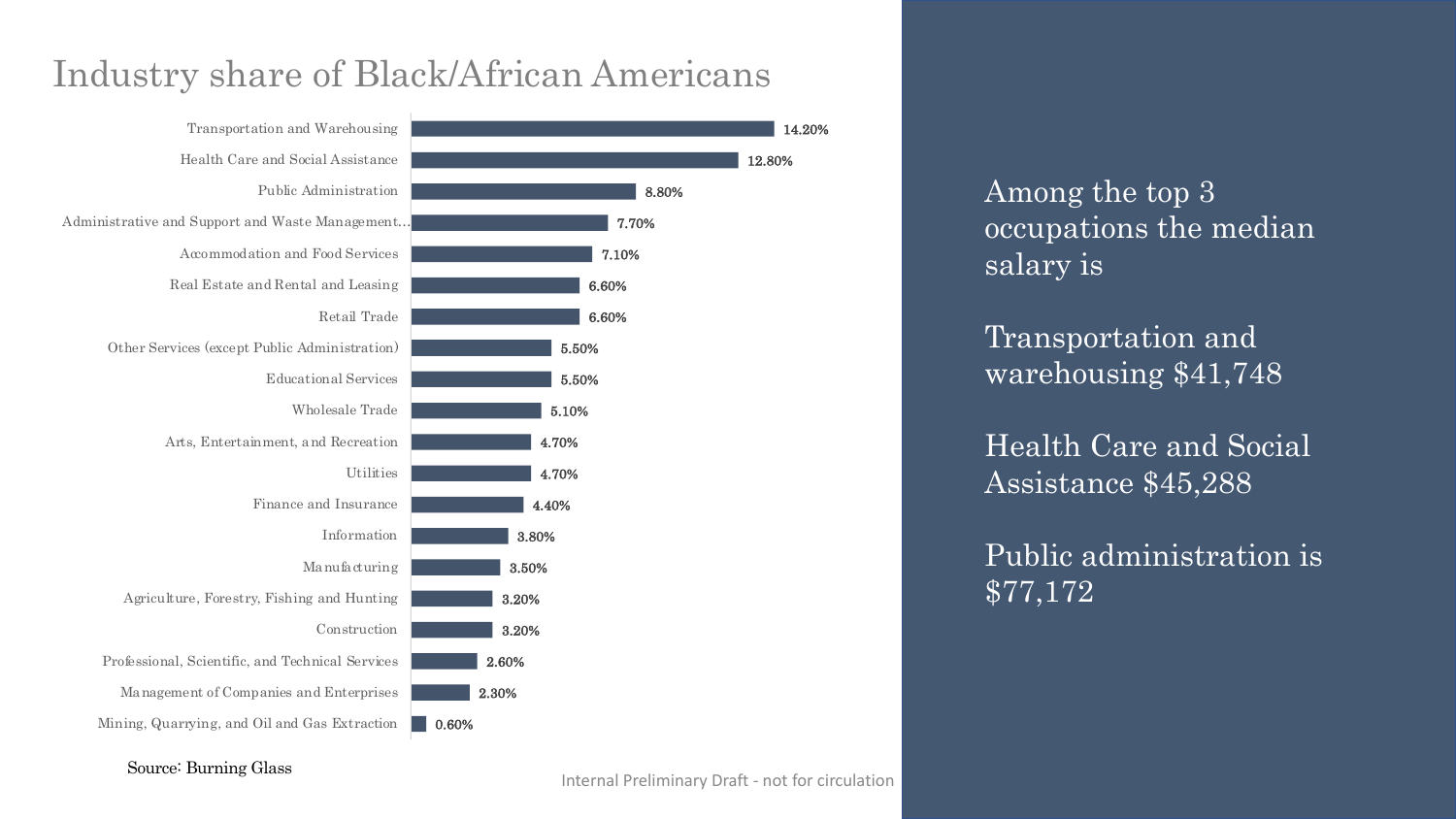### **Women's share of employment by industry**

 $\blacksquare$ Male % Total Employment  $\blacksquare$  Female % Total Employment

**C**onstruction Mining, quarrying, and oil and gas extraction Utilities Transportation and warehousing Wholesale trade Manufacturing Agriculture, forestry, fishing and hunting Administrative and support and waste… Public administration Professional, scientific, and technical services Information Real estate and rental and leasing Retail trade Management of companies and enterprises Arts, entertainment, and recreation Finance and insurance Accommodation and food services Other services, except public administration Educational services Health care and social assistance

10.20% 21.80% 25.40% 30.60% 31.30% 34.80% 39.50% 41.10% 42.00% 42.80% 44.00% 47.20% 49.40% 50.00% 50.90% 51.40% 58.70% 65.60% 77.30%

- Healthcare, Education, and Food and Accommodation are occupations with the highest share of women and remain worst hit by the pandemic in terms of jobs yet-to-be-recovered
- Between 2015-2019, 296,418 women worked as Health tech, support, and diagnosing; 187,750 in educational instruction and library; 102,571 women worked in food preparation and serving related occupation

Source: ACS 5-year estimates 2015-2019

Internal Preliminary Draft - not for circulation

9.00%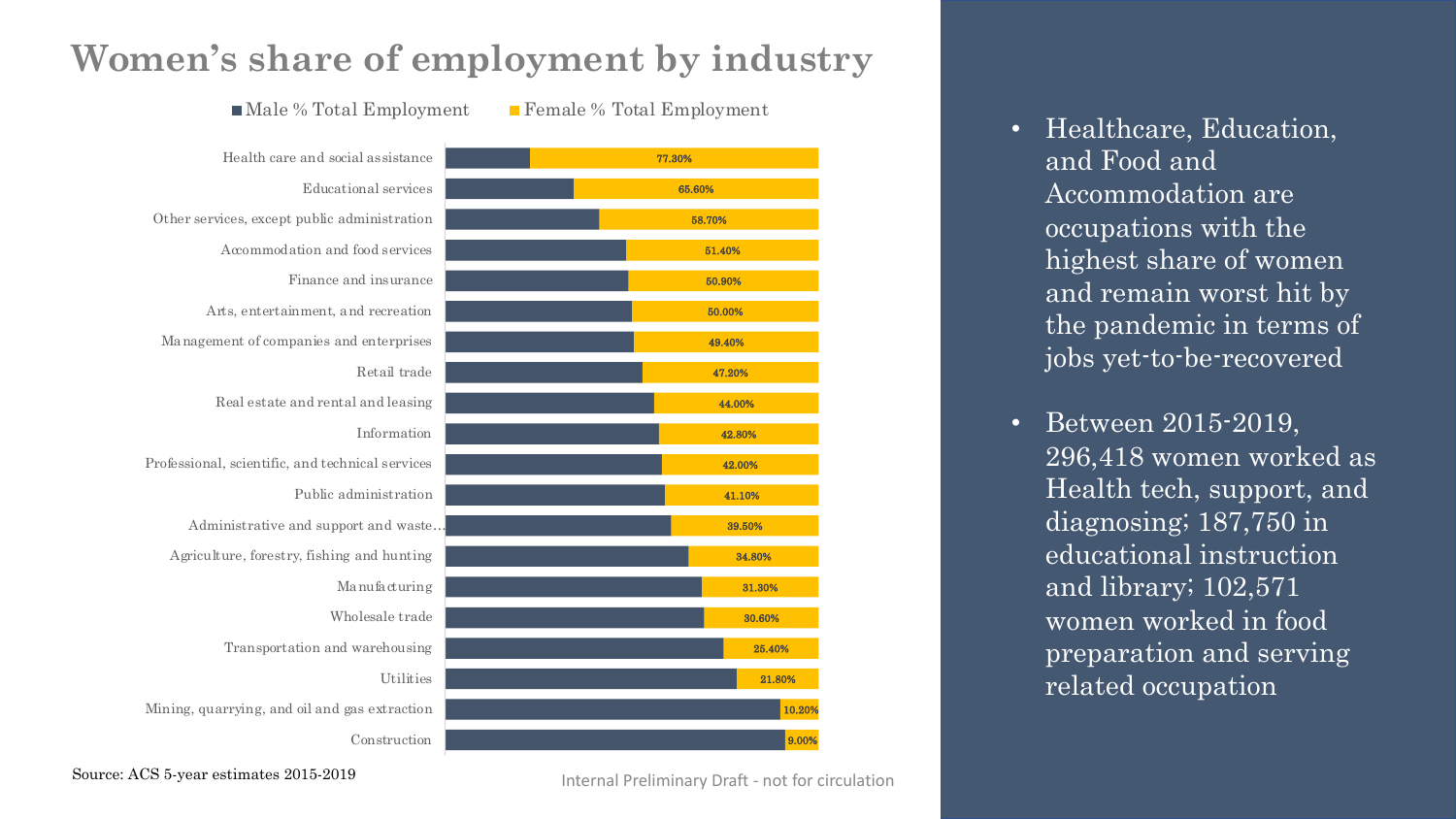# Unemployment Rate - by Race and Ethnicity

January 2022



Source: US Bureau of Labor Statistics (BLS), Current Population Survey (CPS), 12 Month Moving Averages compiled by MA DUA

Unemployment among Hispanics has decreased from 10.1% in December to 9.7%

Unemployment among Blacks decreased from 9.1% to 8.7%

Unemployment among Whites decreased from 5.1% to 5%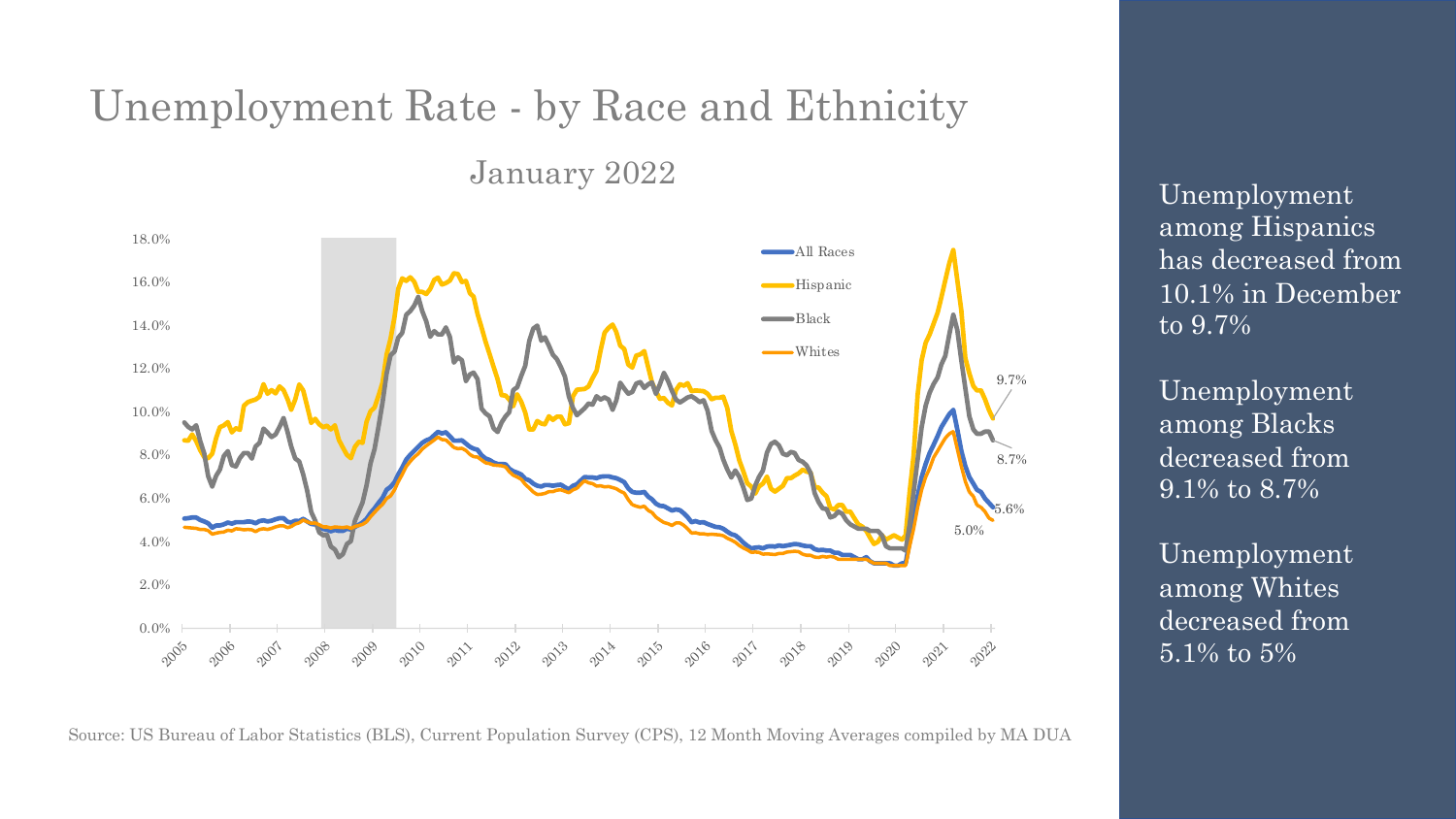### **Equity and Economic priorities have converged**

Unemployment Rate in communities with over 50% minority



- Lawrence has the highest concentration of Hispanic/Latino community in the Commonwealth (82%) and remains the worst impact community in New England in terms of persistent high unemployment (7.4% Dec 2021)
- Springfield has an unemployment rate of 6.6% as of Dec 2021 where 47% of Springfield identify has Hispanic/Latino and 18.3% are Black

• A targeted strategy is required to Source: IPEDS  $\blacksquare$  Internal Preliminary Draft - not for circulation  $\blacksquare$  address inequities

Internal Preliminary Draft - not for circulation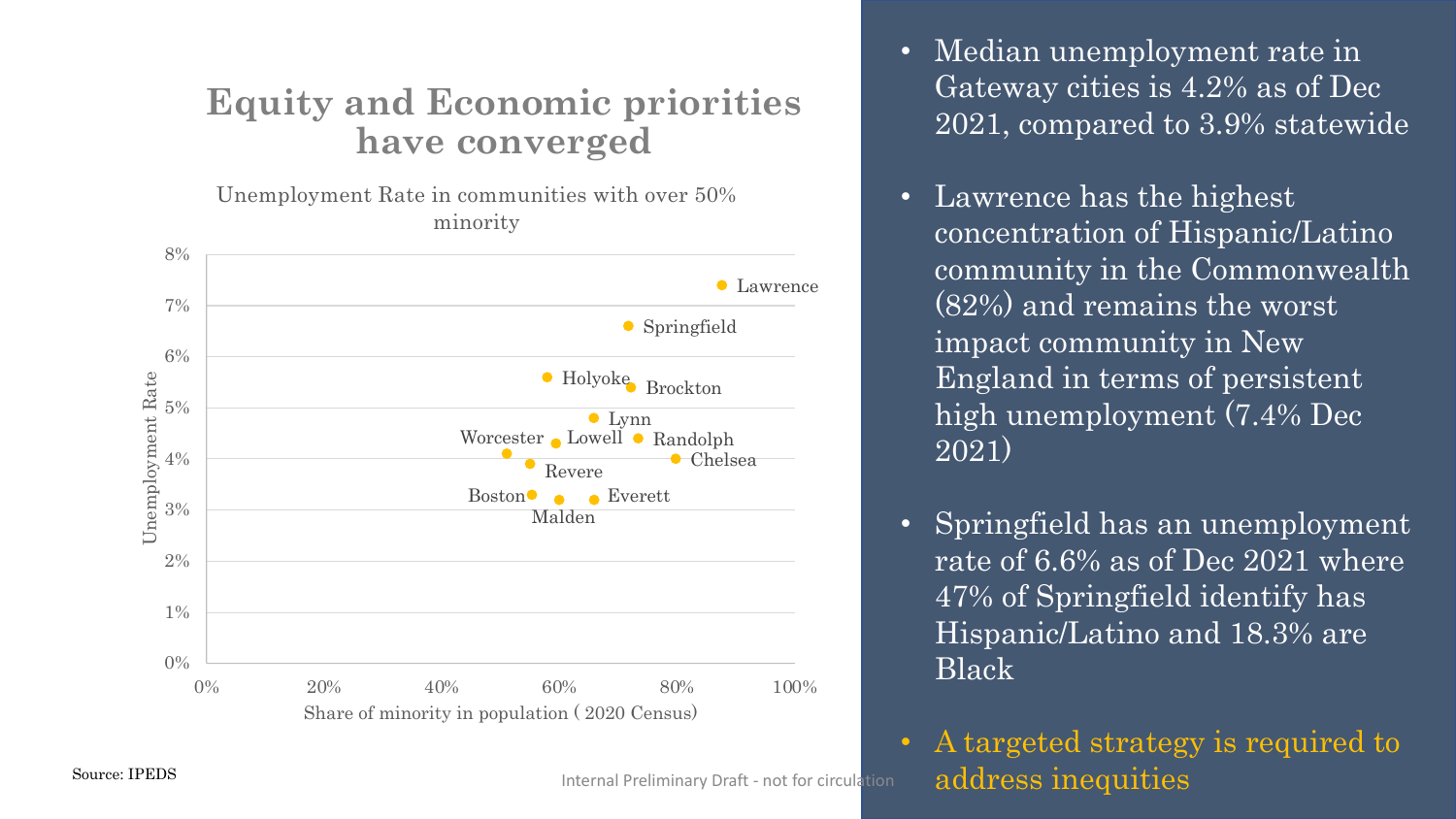Share of employment in occupations and sectors that allowed for remote work during the pandemic



The Future of Work report highlights, Hispanic and Blacks were in occupations that were not conducive for remote work

Source: Future of Work Report 2021

Internal Preliminary Draft - not for circulation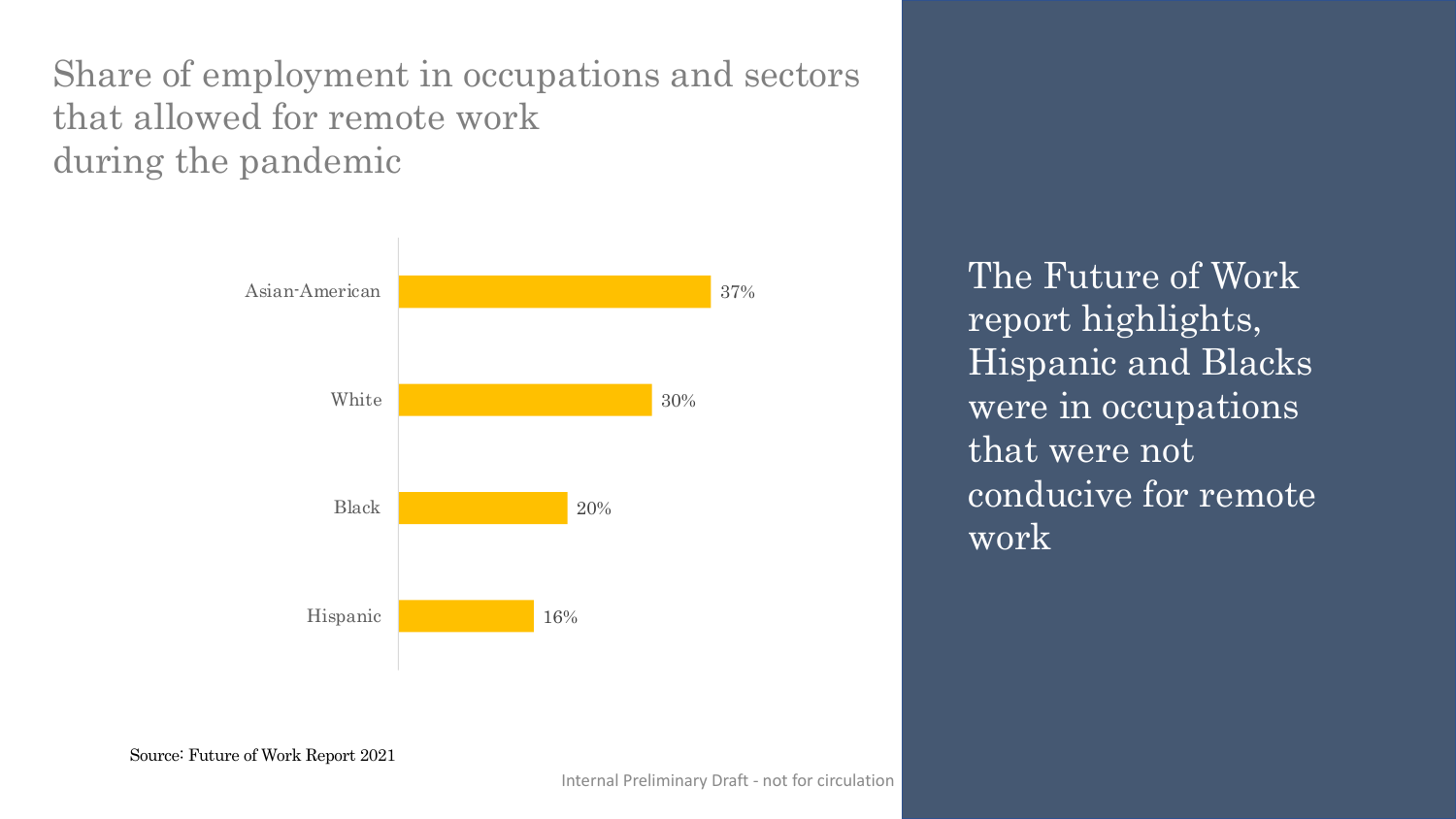# Share of employment in occupations that allowed for remote work during the pandemic

|                                                              | Occupational Share |          |              |                            |
|--------------------------------------------------------------|--------------------|----------|--------------|----------------------------|
| Occupational Category                                        | White              | Hispanic | <b>Black</b> | Remote Work<br>(potential) |
| Management, business, science, and arts occupations          | 87%                | $7\%$    | 6%           | $64.4\% - 86.6\%$          |
| Sales and office occupations                                 | 82%                | 10%      | 7%           | $31.9\% - 59.2\%$          |
| Natural resources, construction, and maintenance occupations | 83%                | 13%      | 5%           | $0\% - 1.0\%$              |
| Service occupations                                          | 69%                | 19%      | 12%          | 7.90%                      |
| Production, transportation, and material moving occupations  | 68%                | 21%      | 11%          | $0.3\% - 0.4\%$            |

Source: DER's calculations based on U.S. Census 2019 ACS 1-year estimates and BLS's ATUS data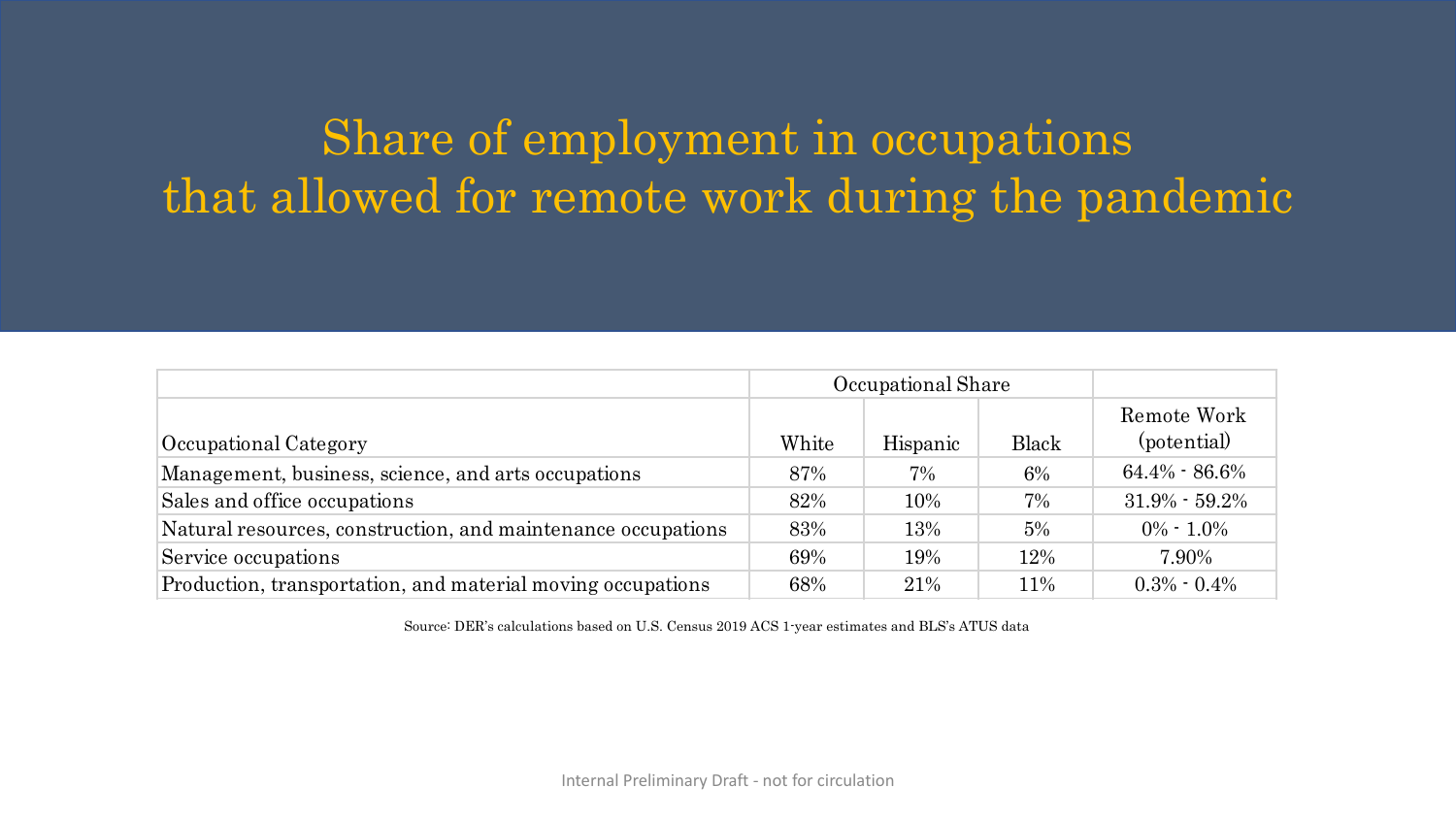# Unemployed by race/ethnicity/gender



- Out of 194,800 unemployed during 2021, 70,600 were Black and Hispanic residents (12 month moving average over the age of  $20 - 19\%$  of the population suffers from 36% of the unemployment
- **Hispanic women saw the highest increase in unemployment between 2019 and 2021**
- In 2021, compared to 2019, Black men saw a 176% increase in unemployment, 94% among Black women, 153% among Hispanic men, and **313% among Hispanic women**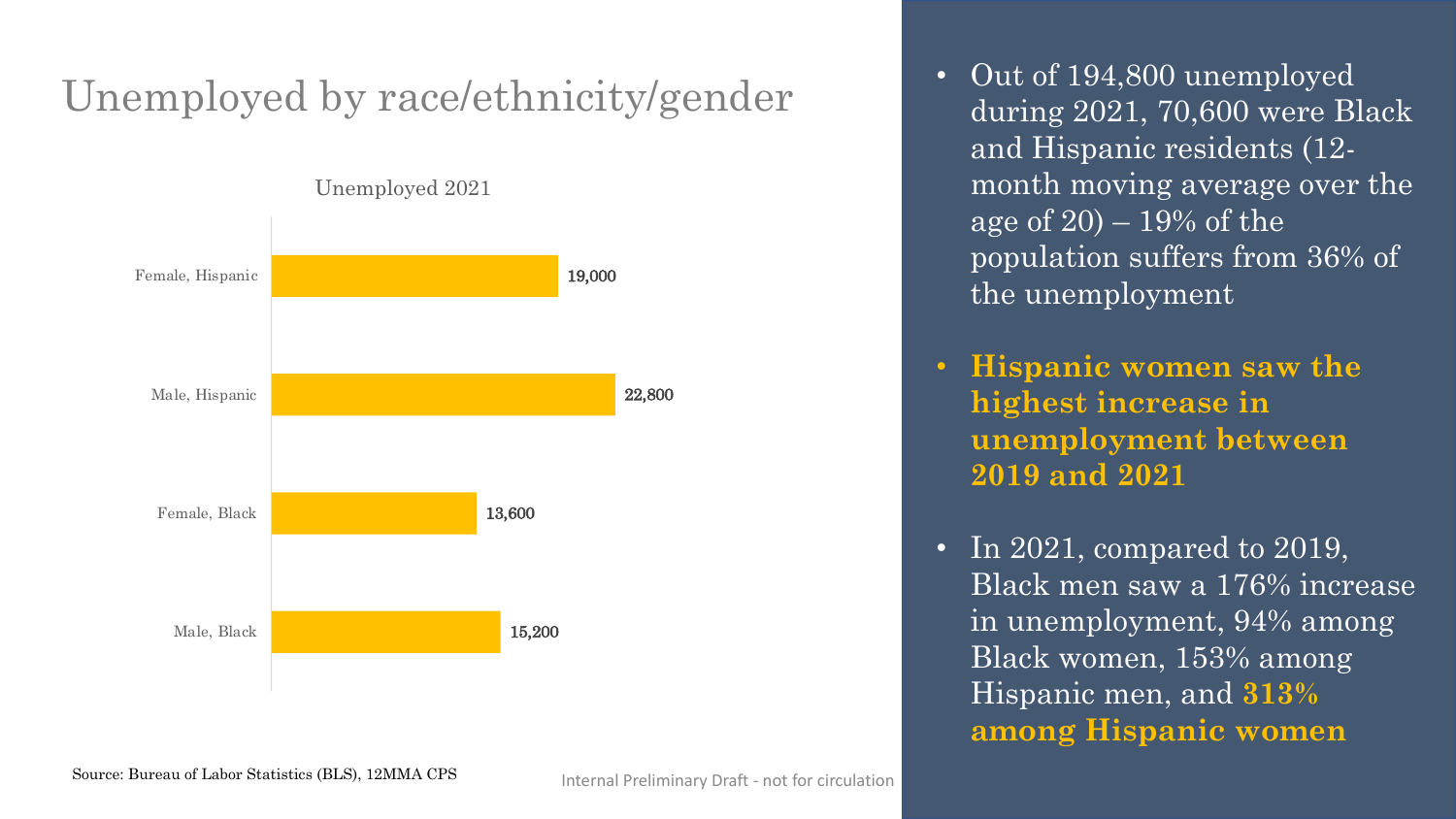## Unemployment rate by race/ethnicity/gender

Unemployment Rate (12-month moving average)



Source: Bureau of Labor Statistics (BLS), 12MMA CPS, demographics over age 20

- Hispanics continue to be worst impacted by the pandemic
- Hispanic women particularly have the highest increase in unemployment rate compared to level in 2019
- **Unemployment rate among Hispanic women is over 2 times the rate for White women**
- Black and Hispanic communities are the worst hit demographic in the Commonwealth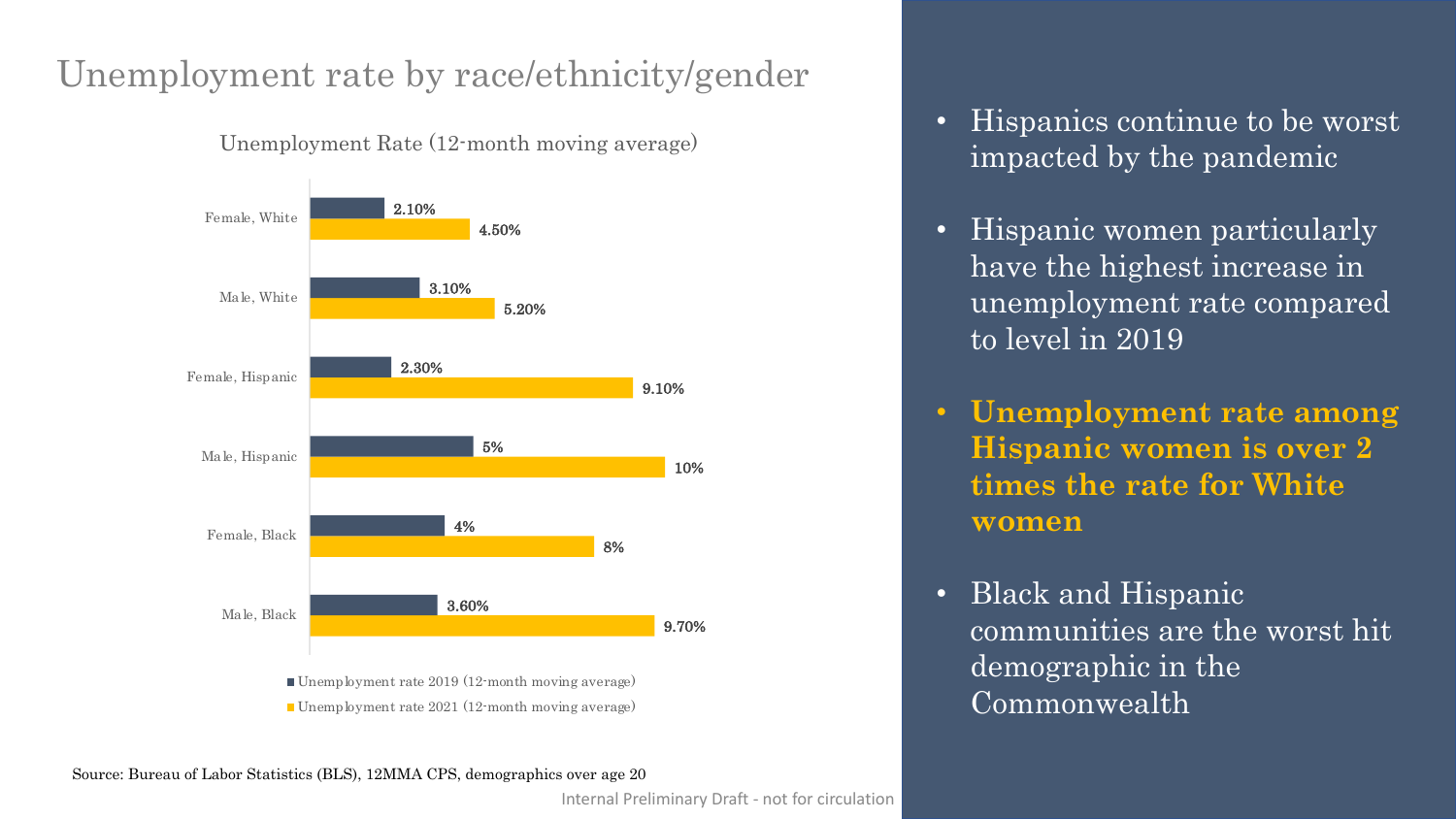# Duration of Unemployment

Median duration of unemployment (weeks)



communities had higher duration of unemployment in 2019

• Black and Hispanic

- Duration of unemployed increased across all races between 2019 and 2021
- In 2021, the median duration of unemployment among Blacks and Hispanics crossed 27 weeks, definition of long-term unemployed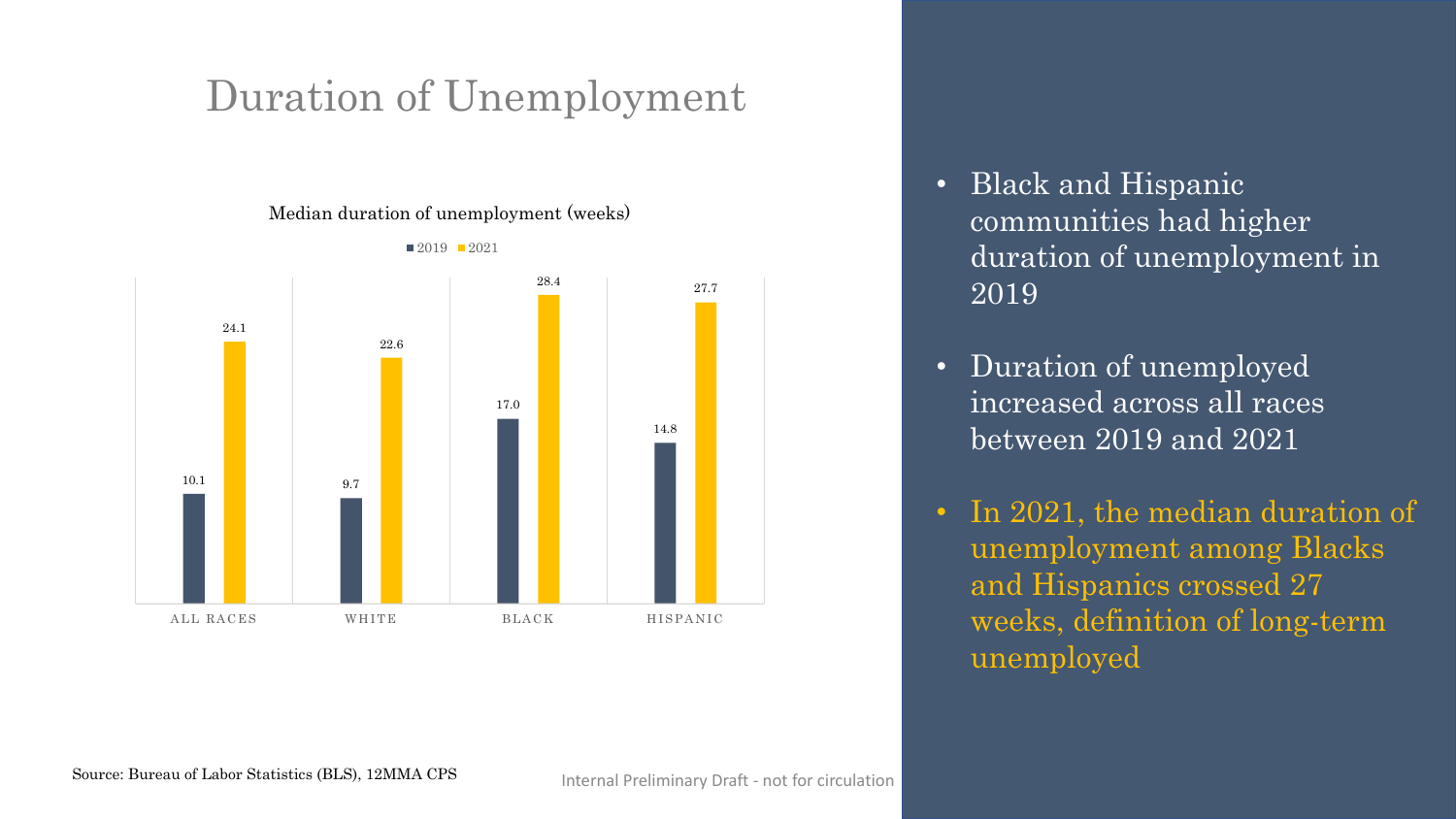# Women in MA's labor force

#### CHANGES IN THE COMPOSITION OF WOMEN IN MA'S LABOR FORCE BETWEEN 2019 AND 2021



- Every age group saw a decline, except for groups 16-19 and 35-44
- 46% of the decline is among the 45- 54 age group, followed by age 20-24 by 24%
- The reasons for decrease likely varies by each age group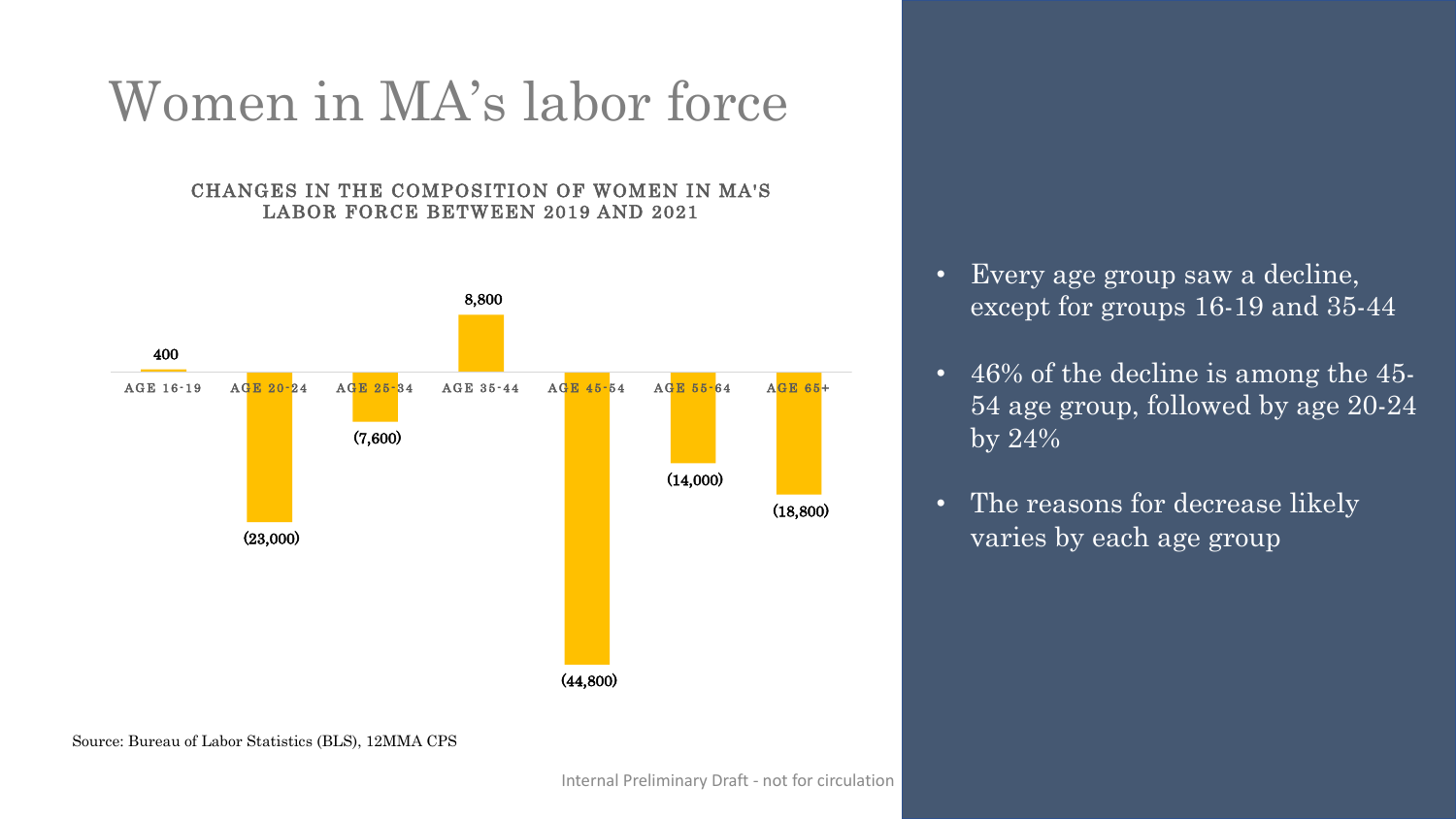# Women in MA's labor force

#### CHANGES IN THE COMPOSITION OF WOMEN & MEN IN MA'S LABOR FORCE BETWEEN 2019 AND 2021

 $\Box$  Changes in Men  $\Box$  Changes in Women



• Overall decline in men in labor force is 61,300, compared to 97,000 decline among Women

- While 18,800 women over 65 exited the labor force, 2,200 men over 65 rejoined
- Among 45-54 group, the decrease in women exceeds men by 8,400
- Among 35-44, the number of men in the labor force increased by 29,000 more than women

Source: Bureau of Labor Statistics (BLS), 12MMA CPS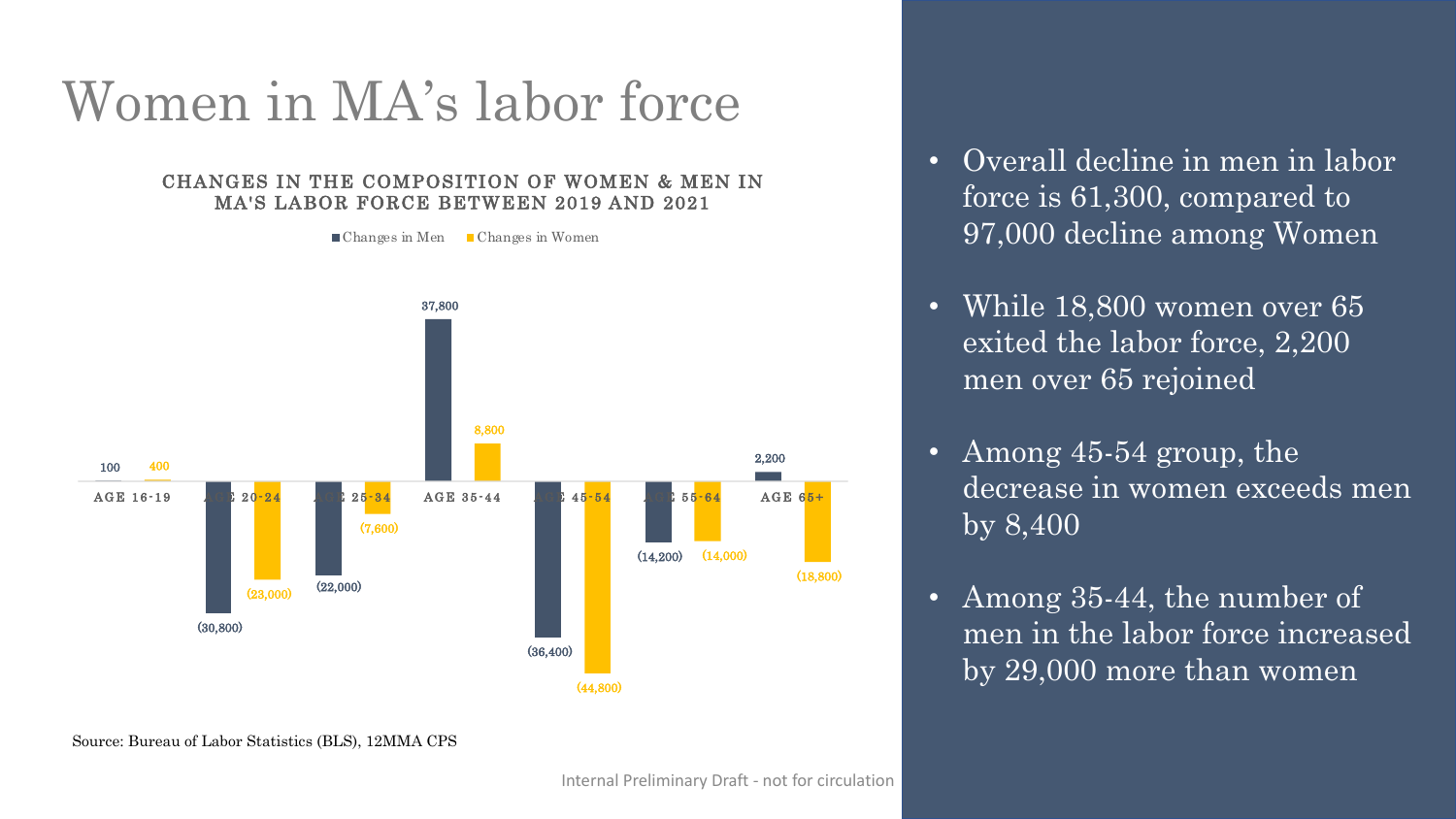## Women NOT in MA's labor force but want work



Not in the Labor Force, but want work

- 88,400 women are not in the labor force currently but would like to work. Comparable statistic for men are 64,600
- A 48% increase in the number of women in this category compared to 2019
- Compared to 2019, 28,800 more women are not in the labor force but would like to work (9,800 for men)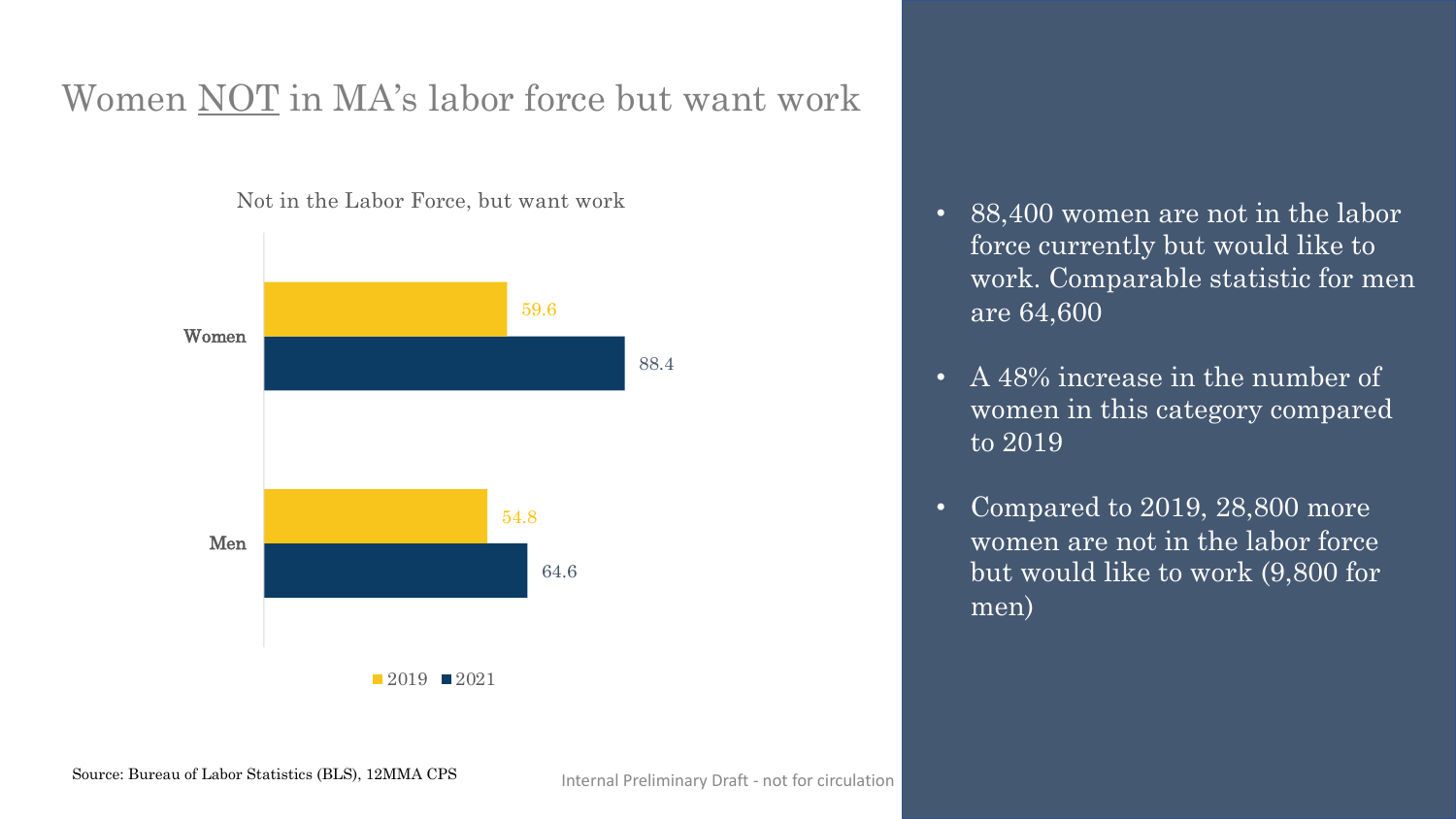## Women NOT in MA's labor force but want work

2019 Breakdown of Women not in the labor force but want work



- $\blacksquare$  Did not search for work in previous year  $\blacksquare$  Not available to work now
- Discouragement over job prospects **Reasons other than discouragement**
- 
- In 2019, 1.9 million women in MA's workforce and 1.06 million women not in the labor force
- Among women not in the labor force, 59,600 Women wanted a job, among those only 19,900 searched for work in the previous year
- Out of 12,900 available for work now, 2,600 were discouraged over job prospects and the remaining 10,300 are discouraged for other reasons. They are not classified as unemployed because they have not actively searched for work in the last 4 weeks.
- Their specific responses vary, but common ones include the following:
	- 1. There are no jobs available, or none for which they would qualify.
	- They have been unable to find work in the past.
	- 3. They lack the education, training, or experience needed for available jobs.
	- 4. Employers think that they are too young or too old, or they are subject to some other type of

Source: Bureau of Labor Statistics (BLS), 12MMA CPS and thermal Preliminary Draft - not for circulation and the discrimination.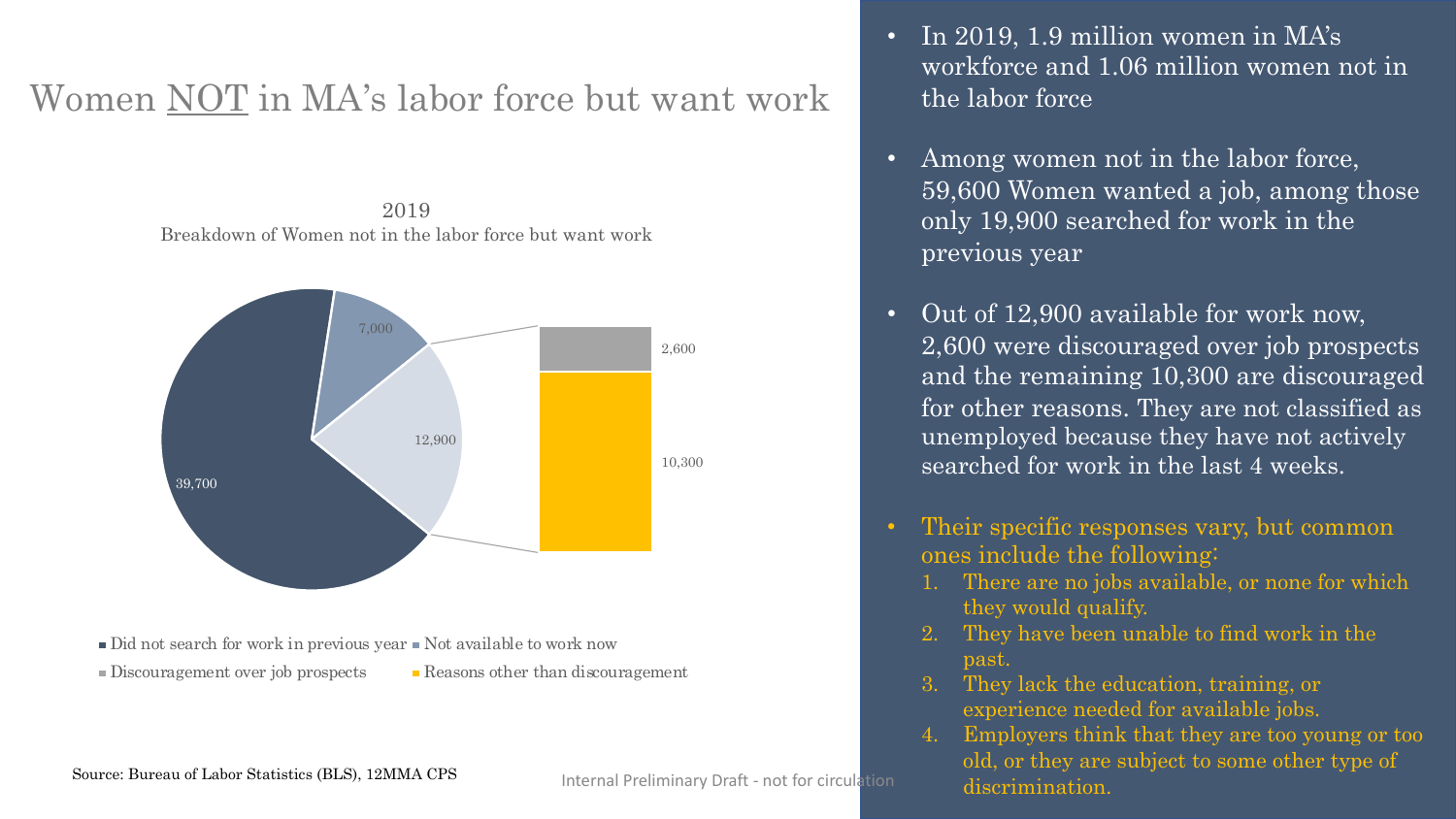### Women NOT in MA's labor force but want work • In 2021, 1.79 million women in MA's

2021 Breakdown of Women not in the labor force but want work



 $\blacksquare$  Did not search for work in previous year  $\blacksquare$  Not available to work now

- 
- Discouragement over job prospects **Reasons** other than discouragement
- workforce and 1.15 million women not in the labor force
- Among women not in the labor force, 88,400 Women wanted a job, among those only 30,800 searched for work in the previous year
- Out of 22,100 available for work now, 4,300 were discouraged over job prospects and the remaining 17,800 are discouraged for other reasons
- In 2019, only 12% of those who wanted work where not available for work now, in 2021 that has increased to 35%
- 80% of women not in the labor force but who are available for work were discouraged by "other reasons" than job prospects

Source: Bureau of Labor Statistics (BLS), 12MMA CPS

Internal Preliminary Draft - not for circulation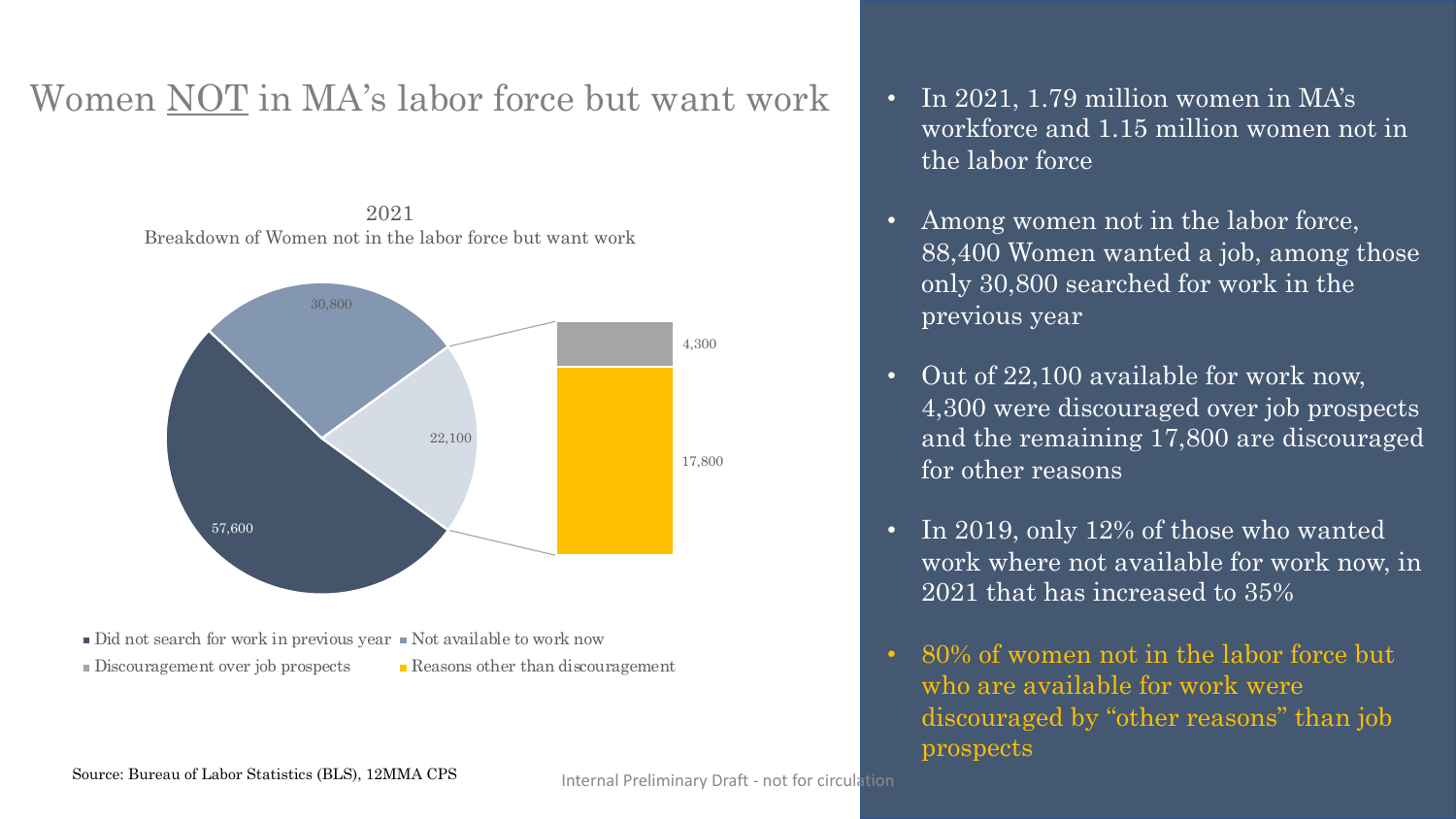# Not in the Labor Force but want a job



• On Feb 2020, 112,842 workers were in this category, as of Jan 2022 that has risen to 152,025

#### • In comparison:

| <b>Jan 2019</b>                 | $ 98,150\rangle$     |
|---------------------------------|----------------------|
| <b>Jan 2020</b>                 | 112,917              |
| $\overline{\mathrm{Jan}\ 2021}$ | $\overline{182,308}$ |
| Jan 2022                        | 152,025              |

- Compared to Jan 2020, 39,108 additional workers are not in the labor force but want a job.
- Part of the reason for the increase could be related to retirement, partly economic prospect and non-economic reasons (such as childcare and caring for a sick family member) could also be playing a role.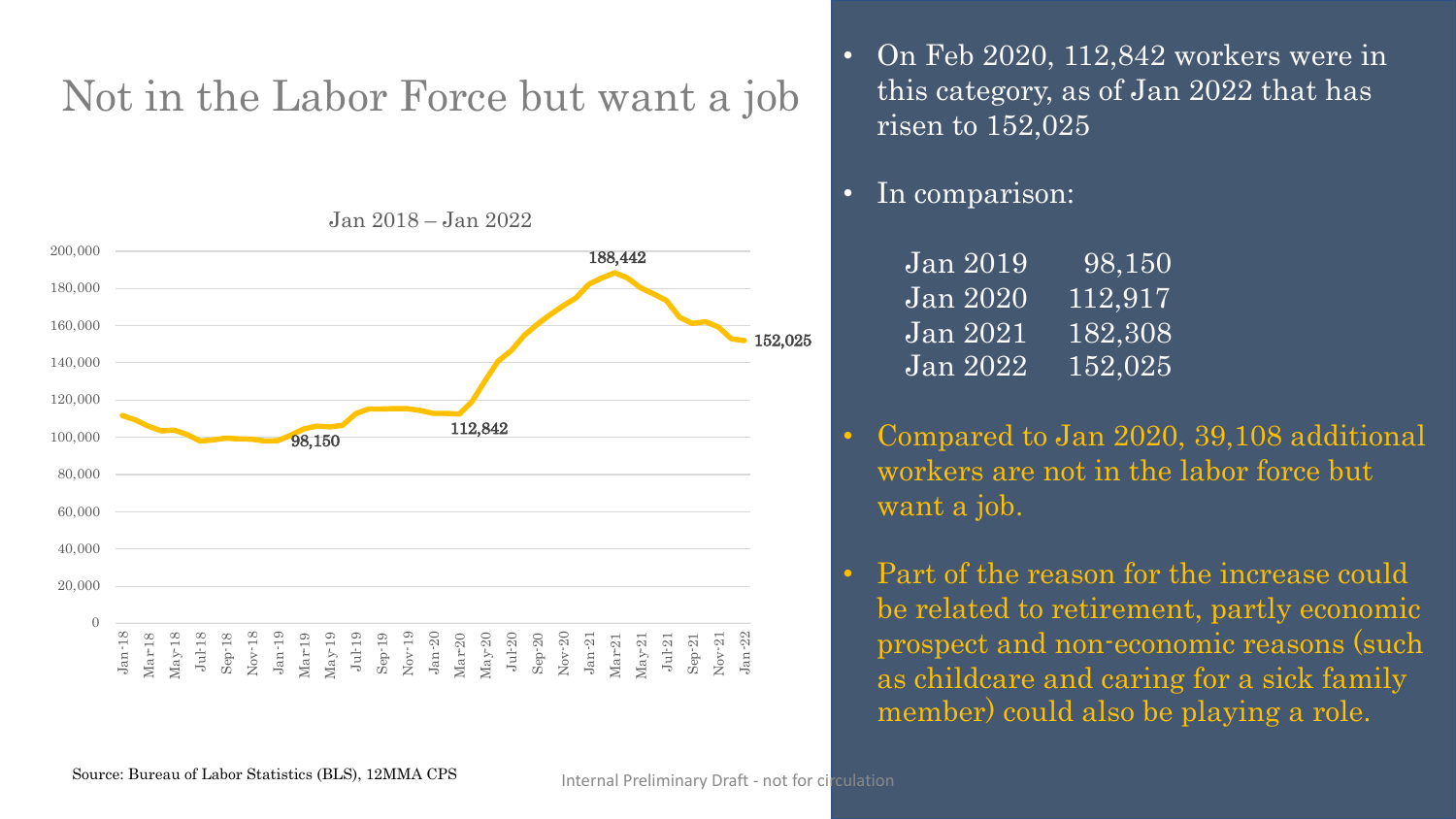# Not in the Labor force but want a job, available for work but discouraged



- There has been a rising trend in the number of workers not in the labor force but would like to work and discouraged. They are not classified as unemployed because they have not actively searched for work in the last 4 weeks.
- The number of workers discouraged for non-economic reasons is over 3 times those discouraged over job prospects.
- Their specific responses vary, but common ones include the following:
	- 1. There are no jobs available, or none for which they would qualify.
	- 2. They have been unable to find work in the past.
	- 3. They lack the education, training, or experience needed for available jobs.
- 4. Employers think that they are too young or too old, or they are subject Internal Preliminary Draft - not for circulation to some other type of discrimination.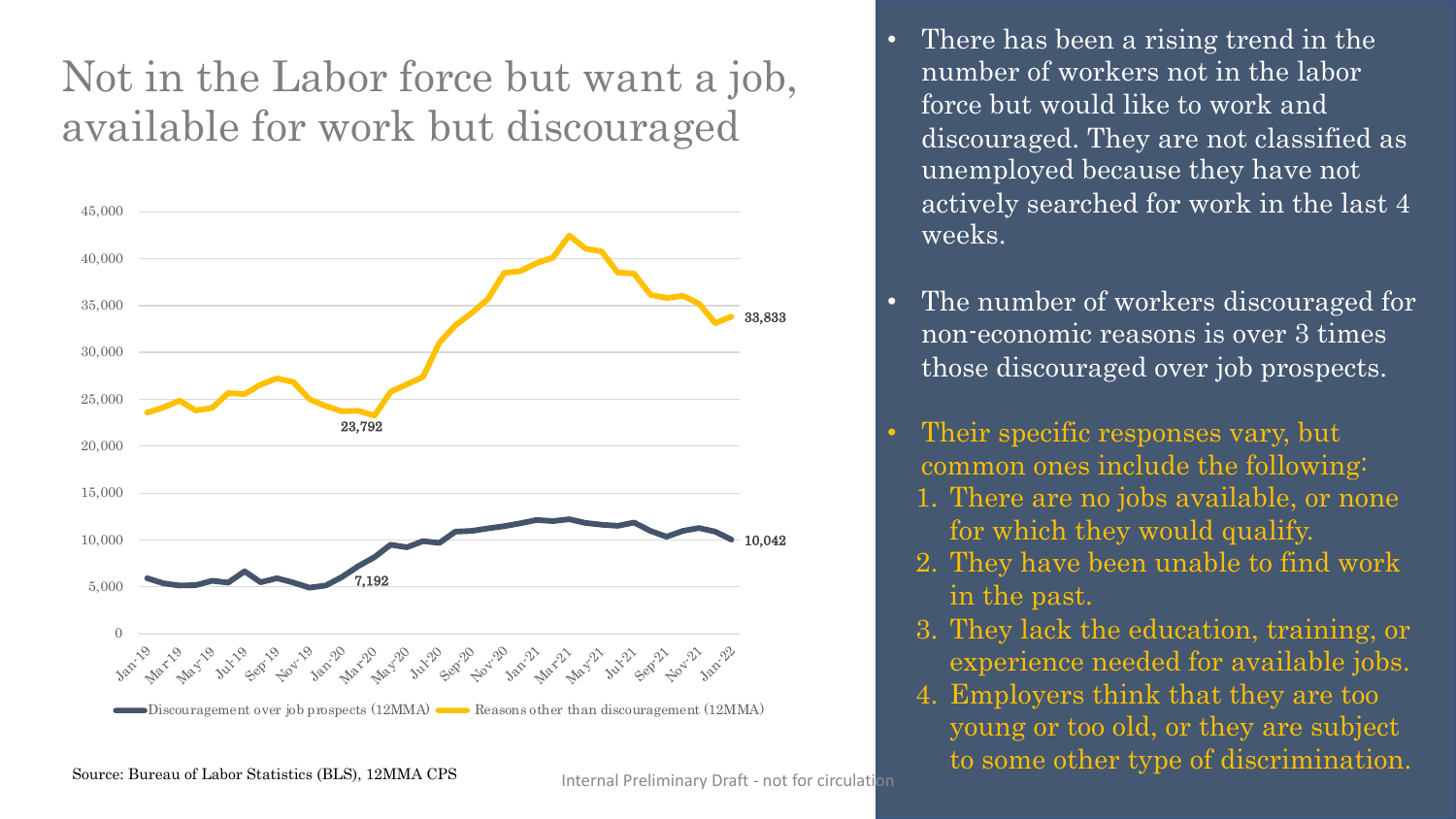## Labor force employed part-time

 $\blacksquare$  Male, 16+  $\blacksquare$  Female, 16+



- More women work part-time than men in general
- Both men and women work parttime for non-economic reasons than economic reasons
- The number of workers working part-time for economic reasons increased between 2019 and 2021
- Between 2019 and 2021, the number of men and women working part-time for non-economic reasons decreased – the magnitude of decrease is larger among women (upcoming BCG survey could provide some insights on reasons) – decrease in labor force is likely also Source: Bureau of Labor Statistics (BLS), 12MMA CPS https:// Proliminary Draft and for circulation part of the explanation

Internal Preliminary Draft - not for circulation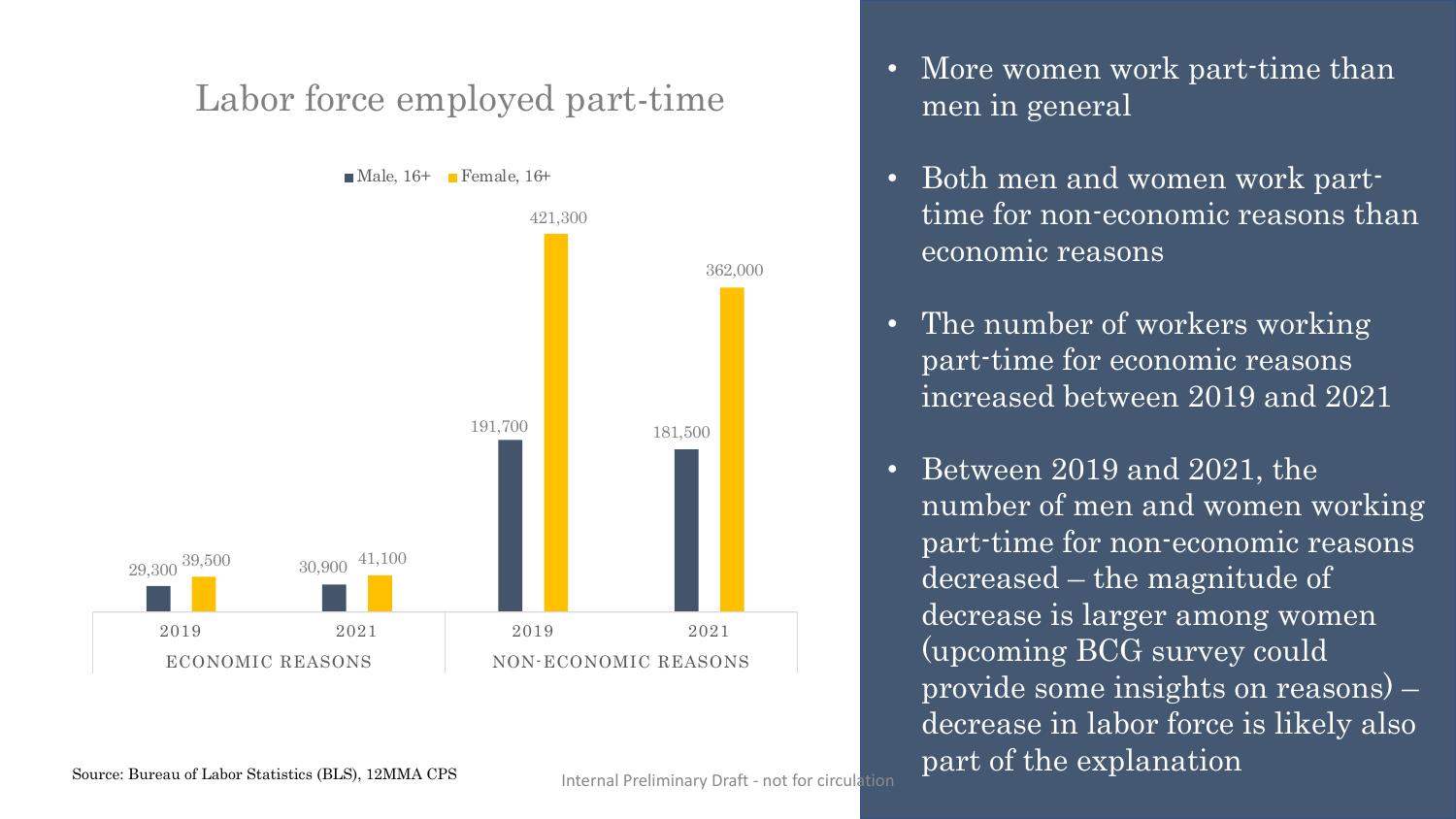#### Unemployment Benefits

Massachusetts Total Unemployment Claims by Ethnicity June 2019 to September 2021



- Pre-pandemic, February 2020, 15% of total unemployment claims were made by Hispanics
- Peak pandemic, shown by May 2020, Hispanics accounted for 16% of claims
- However, in the during the recovery period, Hispanics account for 21% of claims. Furthermore, the rate of fall of claims among non-Hispanics is faster than Hispanics , indicating slower recovery for this community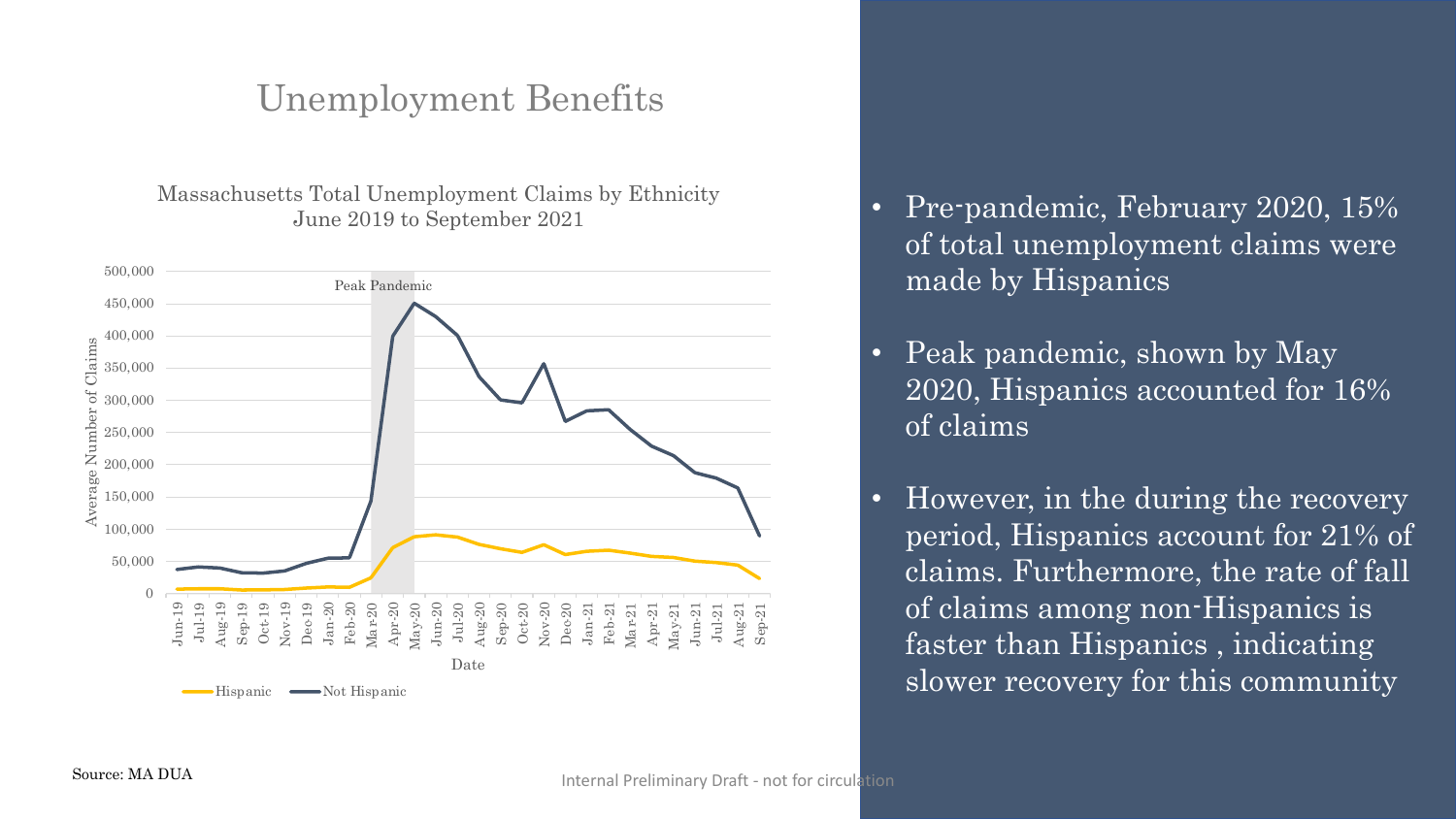## Unemployment Benefits – Race

| Date            | Asian  | Black or<br>African<br>American | White   | level<br>compared<br>to 2019<br>(Asians) | level<br>compared<br>to 2019<br>$\sqrt{\text{Blacks}}$ | level<br>compared<br>to 2019<br>(Whites) |
|-----------------|--------|---------------------------------|---------|------------------------------------------|--------------------------------------------------------|------------------------------------------|
| $May-18$        | 1,965  | 5,494                           | 36,549  | $\sim$ $-$                               | $\sim$ $-$                                             | $\sim$ $-$                               |
| $May-19$        | 1,903  | 5,173                           | 33,806  | $\sim$ $-$                               | <b>College</b>                                         | - -                                      |
| $\text{May-}20$ | 38,513 | 58,351                          | 411,399 | 1923.80%                                 | 1027.99%                                               | 1116.94%                                 |
| $\text{Mav-}21$ | 19,016 | 43,381                          | 182,521 | $899.26\%$                               | 738.60%                                                | 439.91%                                  |

- At the height of the pandemic, unemployment claims increased among all races – relative increase among Asians were the highest
- Supporting the trend in the unemployment rate data, the claims data also shows that the recovery has been slower for non-white demographics
- Though most claims are from Whites, compared to the 2019 level, Asians and Blacks remain most impacted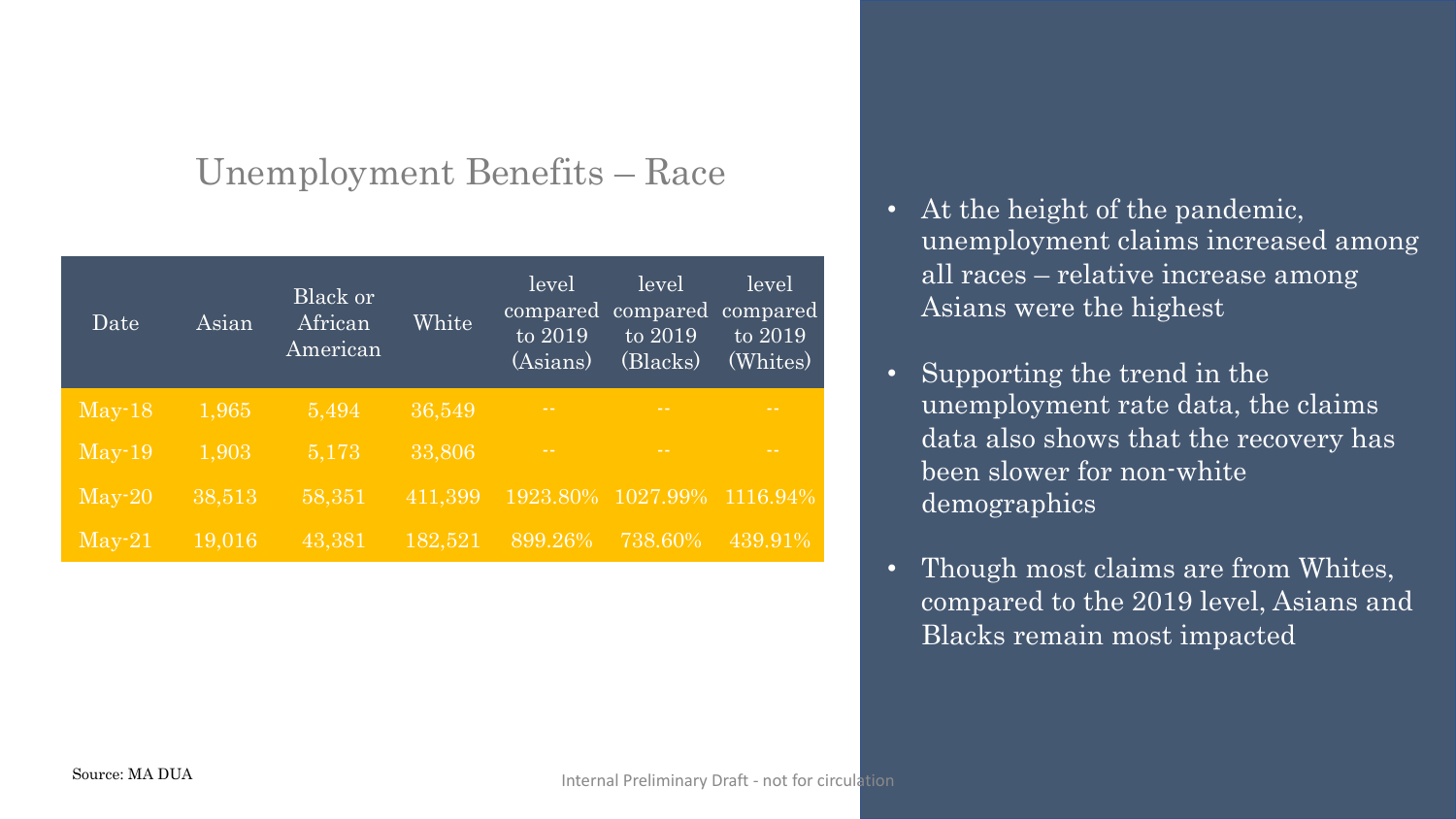Increase between 2019 and 2021, in the number of workers at part-time, among those who usually work full-time



Working less than 34 hours a week

#### • Compared to 2019, 29,800 more workers who usually work fulltime are working part-time in 2021

- Both among men and women, non-economic reasons are the major reason
- More the twice the number of workers are choosing to work part-time due to non-economic reasons than economic reasons
- Overall, in 2021, among those who usually work full-time, 208,600 workers are working part-time due to non-economic reasons and 29,600 due to Internal Preliminary Draft - not for circulation economic reasons

Source: Bureau of Labor Statistics (BLS), 12MMA CPS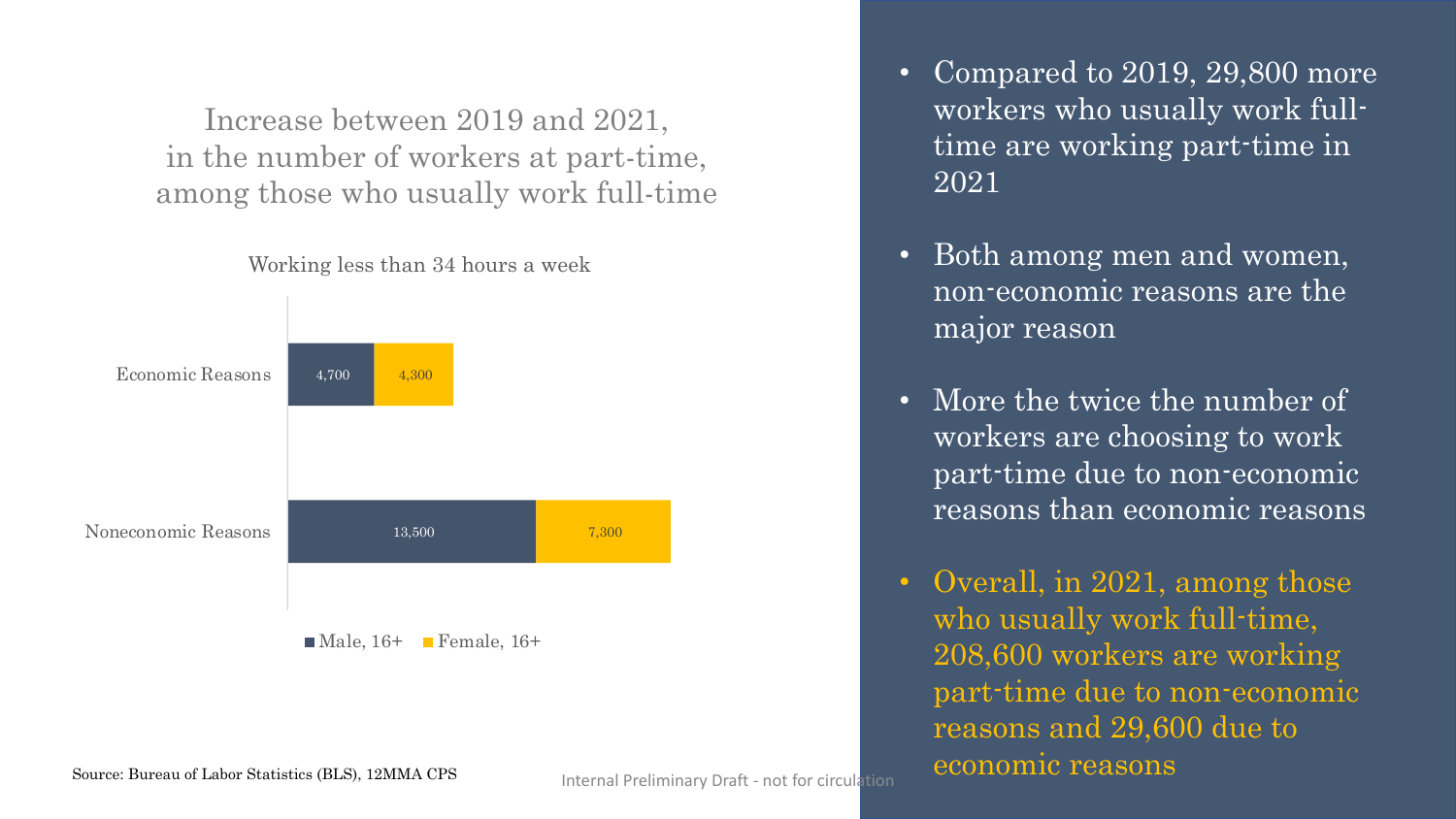#### Massachusetts residents with disabilities

- 785,093 or 11.5% of MA's residents have a disability
- 88% identify as either Black, Asian, Hispanic and other minority communities

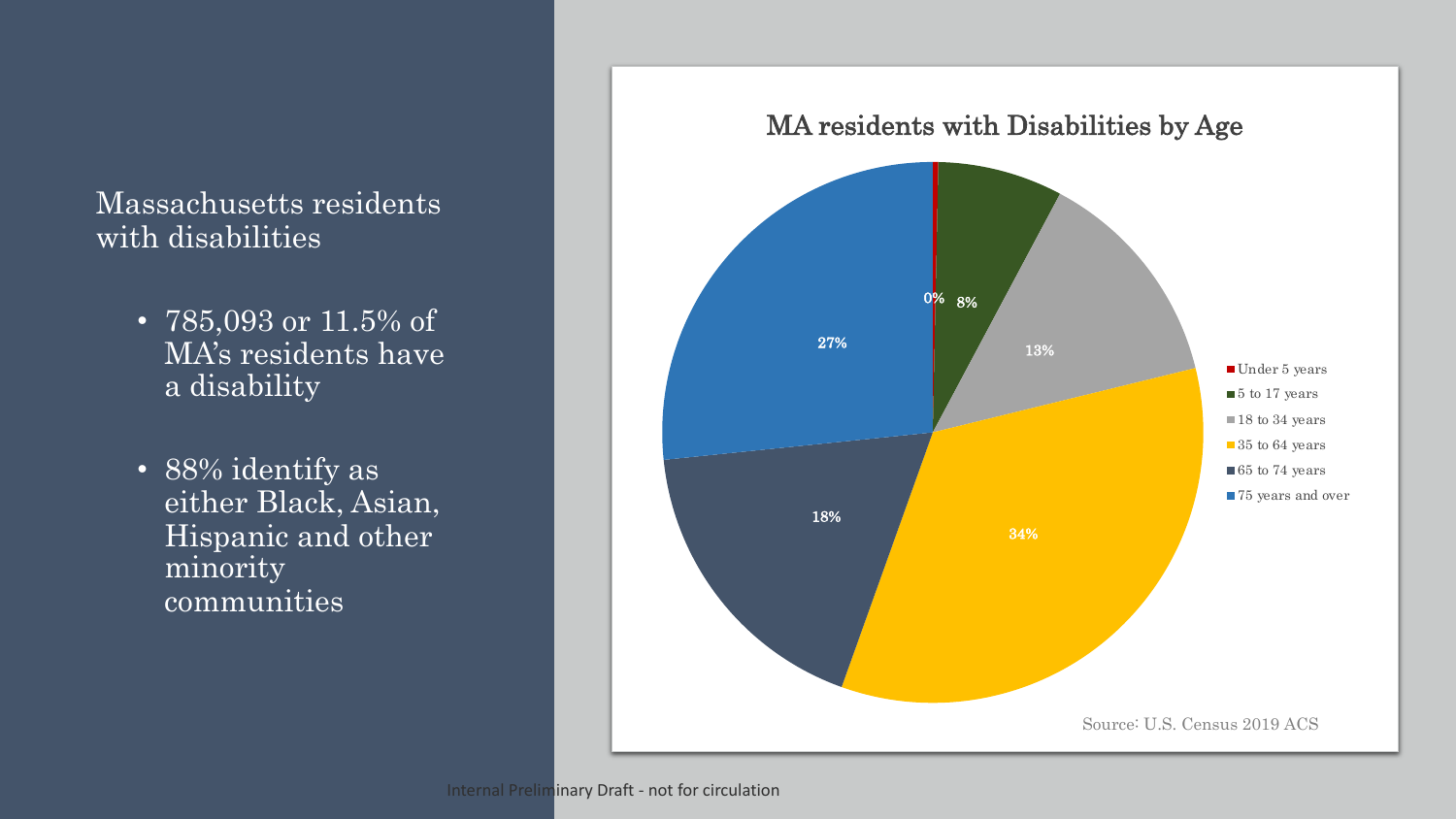# Potential Generational Impact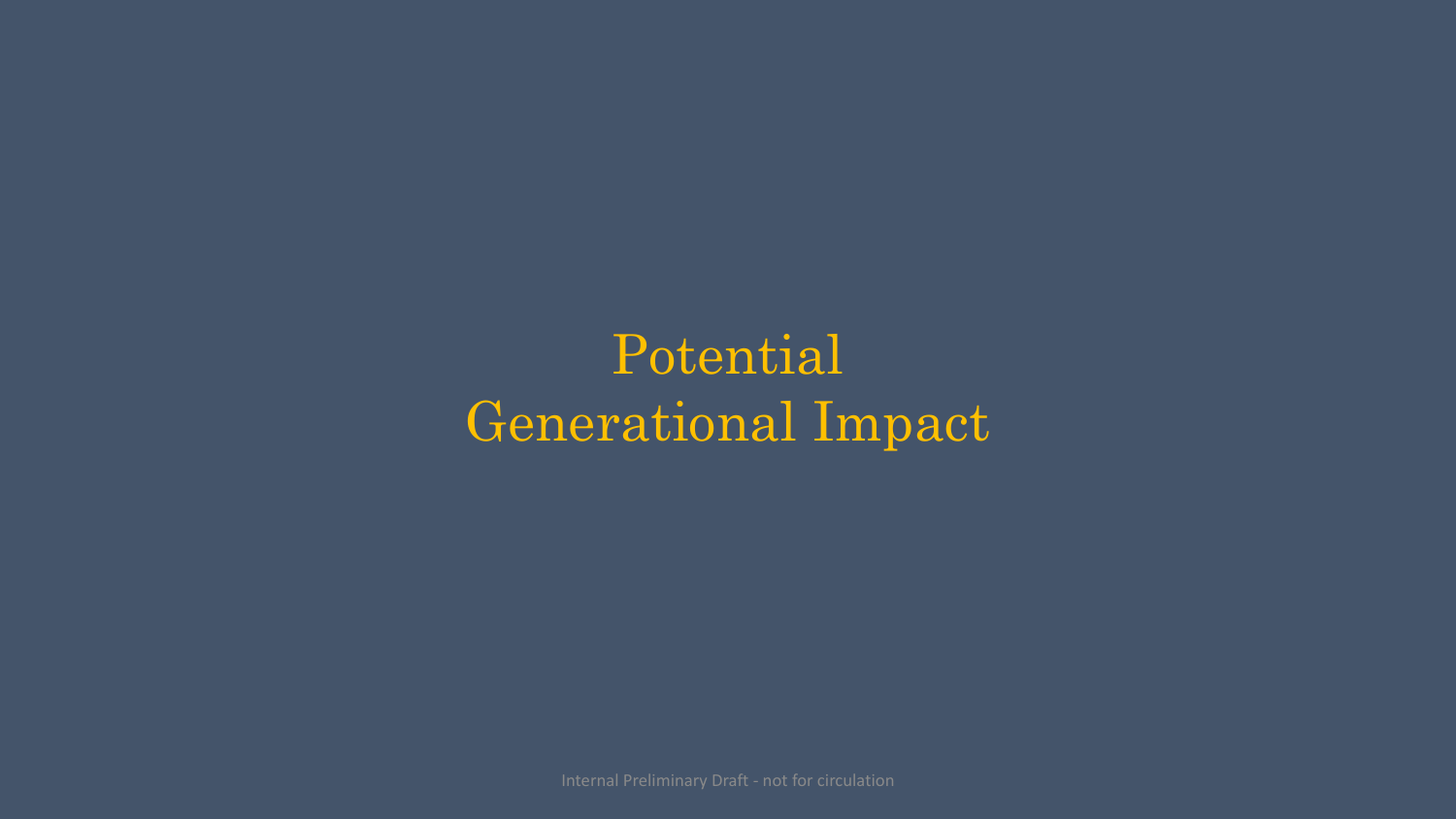## **Decline in College Enrollment**

Decrease in College Enrollment (2019-2020)



- Student enrollment declined in 2020 across the board  $-13,713$ less students enrolled (5.2% decline overall)
- Male students had a higher decline in enrollment than female students
- Black Male had the highest decline in enrollment of 10% between 2019-2020
- As the pandemic has shown, unemployment rate among college educated is significantly lower and high school or less education
- This decline could have  $S<sub>ource</sub>: IPEDS$  generational  $\frac{1}{2}$   $\frac{1}{2}$   $\frac{1}{2}$   $\frac{1}{2}$   $\frac{1}{2}$   $\frac{1}{2}$   $\frac{1}{2}$   $\frac{1}{2}$   $\frac{1}{2}$   $\frac{1}{2}$   $\frac{1}{2}$   $\frac{1}{2}$   $\frac{1}{2}$   $\frac{1}{2}$   $\frac{1}{2}$   $\frac{1}{2}$   $\frac{1}{2}$   $\frac{1}{2}$   $\frac{1}{2}$   $\frac{$

Internal Preliminary Draft - not for circulation